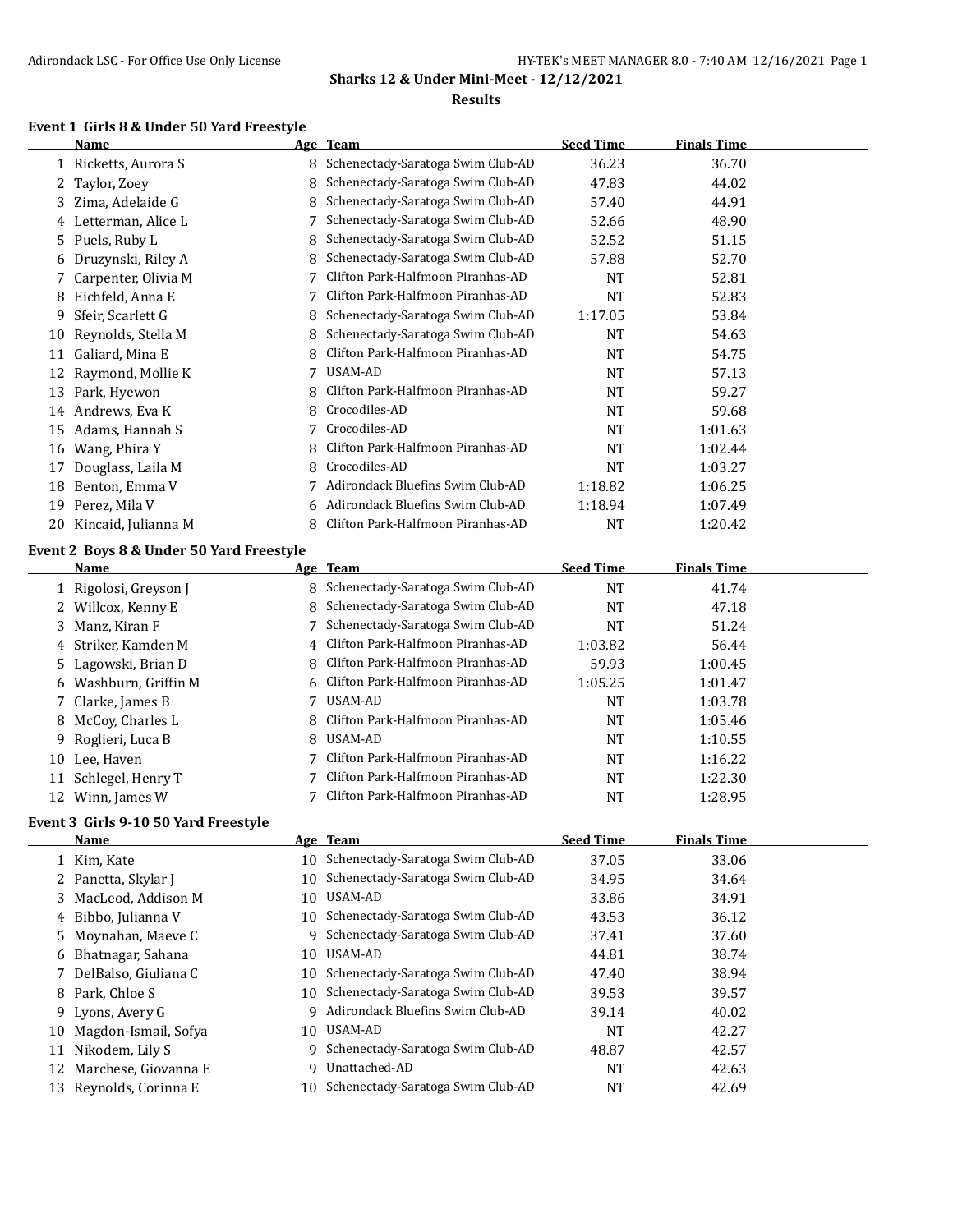## **(Event 3 Girls 9-10 50 Yard Freestyle)**

|    | <b>Name</b>                                 |    | Age Team                            | <b>Seed Time</b> | <b>Finals Time</b> |  |
|----|---------------------------------------------|----|-------------------------------------|------------------|--------------------|--|
|    | 14 Perez, Eva L                             |    | 9 Adirondack Bluefins Swim Club-AD  | 42.88            | 42.88              |  |
|    | 15 Goetz, Giuliana A                        | 9  | Adirondack Bluefins Swim Club-AD    | 43.56            | 43.23              |  |
| 16 | Goodall, Reagan E                           | 9  | Schenectady-Saratoga Swim Club-AD   | 48.91            | 44.94              |  |
| 17 | Chen, Hannah                                | 10 | Adirondack Bluefins Swim Club-AD    | 48.10            | 45.57              |  |
|    | 18 Lofink, Ella F                           | 9  | Schenectady-Saratoga Swim Club-AD   | 45.41            | 46.60              |  |
| 19 | Huettner, Alexa R                           | 10 | Schenectady-Saratoga Swim Club-AD   | 58.77            | 46.90              |  |
| 20 | Titova-Chiaravalle, Amiya E                 | 10 | Schenectady-Saratoga Swim Club-AD   | 47.75            | 46.91              |  |
| 21 | Spurgeon, Maizey E                          | 10 | Schenectady-Saratoga Swim Club-AD   | 46.20            | 47.34              |  |
|    | 22 Weinlein, Addy I                         | 9  | Schenectady-Saratoga Swim Club-AD   | 49.58            | 47.98              |  |
| 23 | Akland, Zoe C                               | 10 | Schenectady-Saratoga Swim Club-AD   | <b>NT</b>        | 48.77              |  |
|    | 24 Sherwin, Laila A                         | 9  | Adirondack Bluefins Swim Club-AD    | <b>NT</b>        | 52.32              |  |
|    | 25 li, Bella Q                              | 9  | Clifton Park-Halfmoon Piranhas-AD   | <b>NT</b>        | 54.35              |  |
|    | 26 Frolish, Ayla J                          | 10 | Clifton Park-Halfmoon Piranhas-AD   | 55.59            | 54.62              |  |
| 27 | Sorensen, Maddie L                          | 9  | Adirondack Bluefins Swim Club-AD    | 1:05.33          | 54.74              |  |
|    | 28 Schmalz, Julianna V                      | 10 | Schenectady-Saratoga Swim Club-AD   | <b>NT</b>        | 54.98              |  |
| 29 | VanWormer, Ariel A                          | 9  | Crocodiles-AD                       | <b>NT</b>        | 1:06.89            |  |
|    | 30 Luke, Carly M                            | 10 | USAM-AD                             | 52.97            | 1:11.47            |  |
|    |                                             |    |                                     |                  |                    |  |
|    |                                             |    |                                     |                  |                    |  |
|    | Event 4 Boys 9-10 50 Yard Freestyle<br>Name |    | Age Team                            |                  |                    |  |
|    |                                             |    | 10 Adirondack Bluefins Swim Club-AD | <b>Seed Time</b> | <b>Finals Time</b> |  |
| 2  | 1 Lisella, Harris J                         | 10 | USAM-AD                             | 32.50            | 33.29              |  |
| 3  | Campbell, JT T                              | 10 | Schenectady-Saratoga Swim Club-AD   | 37.22            | 34.15              |  |
|    | Fay, Ben M                                  | 10 | Schenectady-Saratoga Swim Club-AD   | 35.97<br>34.85   | 34.16<br>34.57     |  |
| 5  | 4 Basile, Nicholas J<br>Schwenker, Will H   | 10 | Schenectady-Saratoga Swim Club-AD   | 35.98            | 36.58              |  |
| 6  |                                             | 9  | Schenectady-Saratoga Swim Club-AD   | 37.72            | 37.11              |  |
| 7  | Lucas, Daniel M<br>Bernad, Jack C           | 10 | Schenectady-Saratoga Swim Club-AD   | 38.61            | 37.14              |  |
| 8  | Muldner, Mitch J                            | 9  | Schenectady-Saratoga Swim Club-AD   | 41.92            | 40.31              |  |
| 9  | Zhang, Jason                                | 10 | Schenectady-Saratoga Swim Club-AD   | 52.77            | 41.52              |  |
| 10 | Watson, Coleman G                           | 9  | Crocodiles-AD                       | <b>NT</b>        | 42.05              |  |
|    | 11 Kransler, Chase J                        | 10 | Schenectady-Saratoga Swim Club-AD   | <b>NT</b>        | 44.67              |  |
| 12 | Gaylord, Calvin K                           | 9  | Schenectady-Saratoga Swim Club-AD   | <b>NT</b>        | 45.00              |  |
| 13 | Nappi, Luke M                               | 9  | Schenectady-Saratoga Swim Club-AD   | <b>NT</b>        | 46.70              |  |
|    | 14 Benton, Adam A                           | 10 | Adirondack Bluefins Swim Club-AD    | 55.49            | 47.29              |  |
| 15 | Zima, Elliott H                             | 10 | Schenectady-Saratoga Swim Club-AD   | 49.26            | 47.36              |  |
|    | 16 Kardos, Harry R                          | 10 | Schenectady-Saratoga Swim Club-AD   | <b>NT</b>        | 53.01              |  |

## **Event 5 Girls 8 & Under 25 Yard Butterfly**

| <b>Name</b>             | Age Team                            | <b>Seed Time</b> | <b>Finals Time</b> |  |
|-------------------------|-------------------------------------|------------------|--------------------|--|
| 1 Goodall, Quinn A      | 8 Schenectady-Saratoga Swim Club-AD | 23.49            | 22.55              |  |
| 2 Puels, Ruby L         | 8 Schenectady-Saratoga Swim Club-AD | 27.19            | 24.15              |  |
| 3 Eichfeld, Anna E      | 7 Clifton Park-Halfmoon Piranhas-AD | NT               | 29.07              |  |
| 4 Carpenter, Olivia M   | 7 Clifton Park-Halfmoon Piranhas-AD | <b>NT</b>        | 29.28              |  |
| 5 Galiard, Mina E       | 8 Clifton Park-Halfmoon Piranhas-AD | <b>NT</b>        | 30.66              |  |
| --- Nikodem, Lucy V     | 7 Schenectady-Saratoga Swim Club-AD | 35.08            | DQ                 |  |
| --- Letterman, Alice L  | 7 Schenectady-Saratoga Swim Club-AD | <b>NT</b>        | DQ                 |  |
| --- Wang, Phira Y       | 8 Clifton Park-Halfmoon Piranhas-AD | <b>NT</b>        | DQ                 |  |
| --- Park, Hyewon        | 8 Clifton Park-Halfmoon Piranhas-AD | <b>NT</b>        | DQ                 |  |
| --- Kincaid, Julianna M | 8 Clifton Park-Halfmoon Piranhas-AD | <b>NT</b>        | DQ                 |  |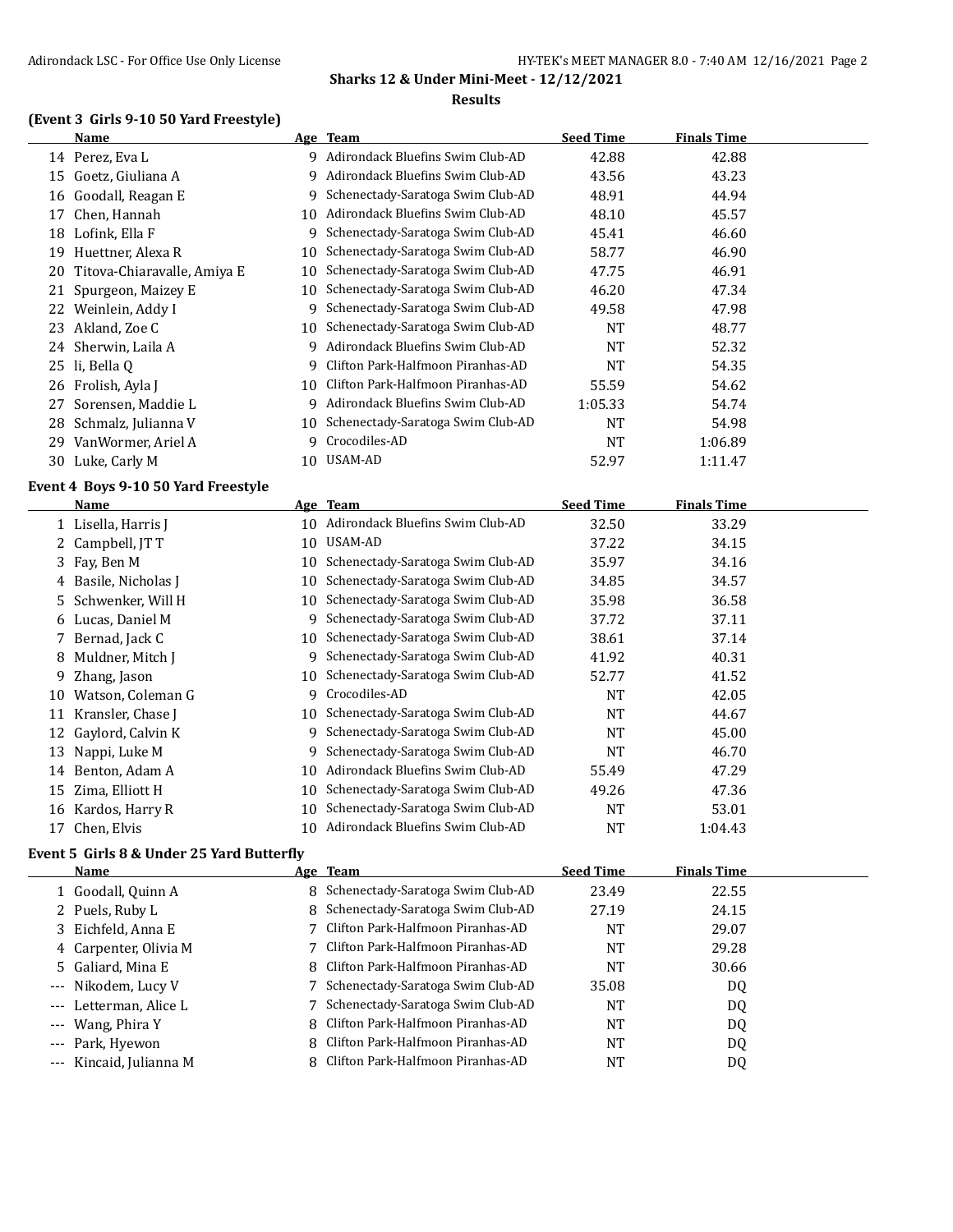#### **Results**

#### **Event 6 Boys 8 & Under 25 Yard Butterfly**

|         | <b>Name</b>                          |    | Age Team                          | <b>Seed Time</b> | <b>Finals Time</b> |  |
|---------|--------------------------------------|----|-----------------------------------|------------------|--------------------|--|
|         | Rigolosi, Greyson J                  | 8  | Schenectady-Saratoga Swim Club-AD | 26.02            | 25.04              |  |
|         | Winn, James W                        |    | Clifton Park-Halfmoon Piranhas-AD | <b>NT</b>        | DQ                 |  |
| $---$   | Schlegel, Henry T                    |    | Clifton Park-Halfmoon Piranhas-AD | NT               | DQ                 |  |
| $- - -$ | McCoy, Charles L                     | 8  | Clifton Park-Halfmoon Piranhas-AD | <b>NT</b>        | DQ.                |  |
| $---$   | Striker, Kamden M                    | 4  | Clifton Park-Halfmoon Piranhas-AD | <b>NT</b>        | DQ                 |  |
| $---$   | Washburn, Griffin M                  | 6  | Clifton Park-Halfmoon Piranhas-AD | <b>NT</b>        | DQ                 |  |
| $---$   | Lagowski, Brian D                    | 8  | Clifton Park-Halfmoon Piranhas-AD | <b>NT</b>        | DQ                 |  |
|         | Event 7 Girls 9-10 50 Yard Butterfly |    |                                   |                  |                    |  |
|         | <b>Name</b>                          |    | Age Team                          | <b>Seed Time</b> | <b>Finals Time</b> |  |
|         | 1 Kim, Kate                          | 10 | Schenectady-Saratoga Swim Club-AD | 40.30            | 38.57              |  |
| 2.      | Panetta, Skylar J                    | 10 | Schenectady-Saratoga Swim Club-AD | 41.96            | 39.67              |  |
| 3.      | MacLeod, Addison M                   | 10 | USAM-AD                           | 38.63            | 41.24              |  |
| 4       | Moynahan, Maeve C                    | 9  | Schenectady-Saratoga Swim Club-AD | 54.64            | 42.27              |  |
| 5       | Craig, Kylie A                       | 9  | Schenectady-Saratoga Swim Club-AD | 59.56            | 54.00              |  |
| 6       | Lofink, Ella F                       | 9  | Schenectady-Saratoga Swim Club-AD | NT               | 59.90              |  |
| $---$   | Sorensen, Maddie L                   | q  | Adirondack Bluefins Swim Club-AD  | <b>NT</b>        | DQ                 |  |
| $---$   | Goodall, Reagan E                    | 9  | Schenectady-Saratoga Swim Club-AD | <b>NT</b>        | DQ                 |  |
|         | Event 8 Boys 9-10 50 Yard Butterfly  |    |                                   |                  |                    |  |
|         | Name                                 |    | Age Team                          | <b>Seed Time</b> | <b>Finals Time</b> |  |
|         | 1 Fay, Ben M                         | 10 | Schenectady-Saratoga Swim Club-AD | <b>NT</b>        | 40.91              |  |
| 2       | Bernad, Jack C                       | 10 | Schenectady-Saratoga Swim Club-AD | 45.76            | 40.99              |  |
| 3.      | Lisella, Harris J                    | 10 | Adirondack Bluefins Swim Club-AD  | <b>NT</b>        | 41.31              |  |
| 4       | Campbell, JTT                        | 10 | USAM-AD                           | 44.86            | 42.08              |  |
| 5.      | Schwenker, Will H                    | 10 | Schenectady-Saratoga Swim Club-AD | 43.87            | 44.48              |  |
| 6       | Basile, Nicholas J                   | 10 | Schenectady-Saratoga Swim Club-AD | <b>NT</b>        | 44.79              |  |
|         | 7 Lucas, Daniel M                    | 9  | Schenectady-Saratoga Swim Club-AD | <b>NT</b>        | 51.86              |  |

#### **Event 9 Girls 8 & Under 25 Yard Backstroke**

|       | Name                 |    | Age Team                          | <b>Seed Time</b> | <b>Finals Time</b> |
|-------|----------------------|----|-----------------------------------|------------------|--------------------|
|       | 1 Ricketts, Aurora S | 8  | Schenectady-Saratoga Swim Club-AD | 19.68            | 19.48              |
|       | 2 Zima, Adelaide G   | 8  | Schenectady-Saratoga Swim Club-AD | 23.59            | 22.71              |
| 3     | Taylor, Zoey         |    | Schenectady-Saratoga Swim Club-AD | 27.72            | 24.04              |
| 4     | Eichfeld, Anna E     |    | Clifton Park-Halfmoon Piranhas-AD | 24.86            | 25.37              |
| 5.    | Puels, Ruby L        | 8. | Schenectady-Saratoga Swim Club-AD | 25.64            | 25.51              |
| 6     | Nikodem, Lucy V      |    | Schenectady-Saratoga Swim Club-AD | 26.41            | 25.74              |
|       | Druzynski, Riley A   | 8  | Schenectady-Saratoga Swim Club-AD | 26.95            | 26.20              |
| 8     | Letterman, Alice L   |    | Schenectady-Saratoga Swim Club-AD | 27.02            | 26.57              |
| 9     | Nappi, Lexie F       |    | Schenectady-Saratoga Swim Club-AD | <b>NT</b>        | 27.22              |
| 10    | Raymond, Mollie K    |    | USAM-AD                           | <b>NT</b>        | 28.24              |
| 11    | Galiard, Mina E      | 8  | Clifton Park-Halfmoon Piranhas-AD | 34.88            | 29.41              |
| $*12$ | Wang, Phira Y        |    | Clifton Park-Halfmoon Piranhas-AD | 41.41            | 30.81              |
| $*12$ | Douglass, Laila M    | 8  | Crocodiles-AD                     | <b>NT</b>        | 30.81              |
| 14    | Kincaid, Julianna M  | 8  | Clifton Park-Halfmoon Piranhas-AD | 33.83            | 31.18              |
| 15    | Park, Hyewon         |    | Clifton Park-Halfmoon Piranhas-AD | 29.55            | 31.95              |
| 16    | Benton, Emma V       |    | Adirondack Bluefins Swim Club-AD  | 33.55            | 32.00              |
| 17    | Sfeir, Scarlett G    | 8  | Schenectady-Saratoga Swim Club-AD | 37.06            | 32.16              |
| 18    | Bonelli, Olivia R    |    | Adirondack Bluefins Swim Club-AD  | <b>NT</b>        | 35.68              |
| 19    | Andrews, Eva K       | 8. | Crocodiles-AD                     | <b>NT</b>        | 37.09              |

8 Zhang, Jason 10 Schenectady-Saratoga Swim Club-AD 58.33 55.27 --- Nappi, Luke M 9 Schenectady-Saratoga Swim Club-AD NT DQ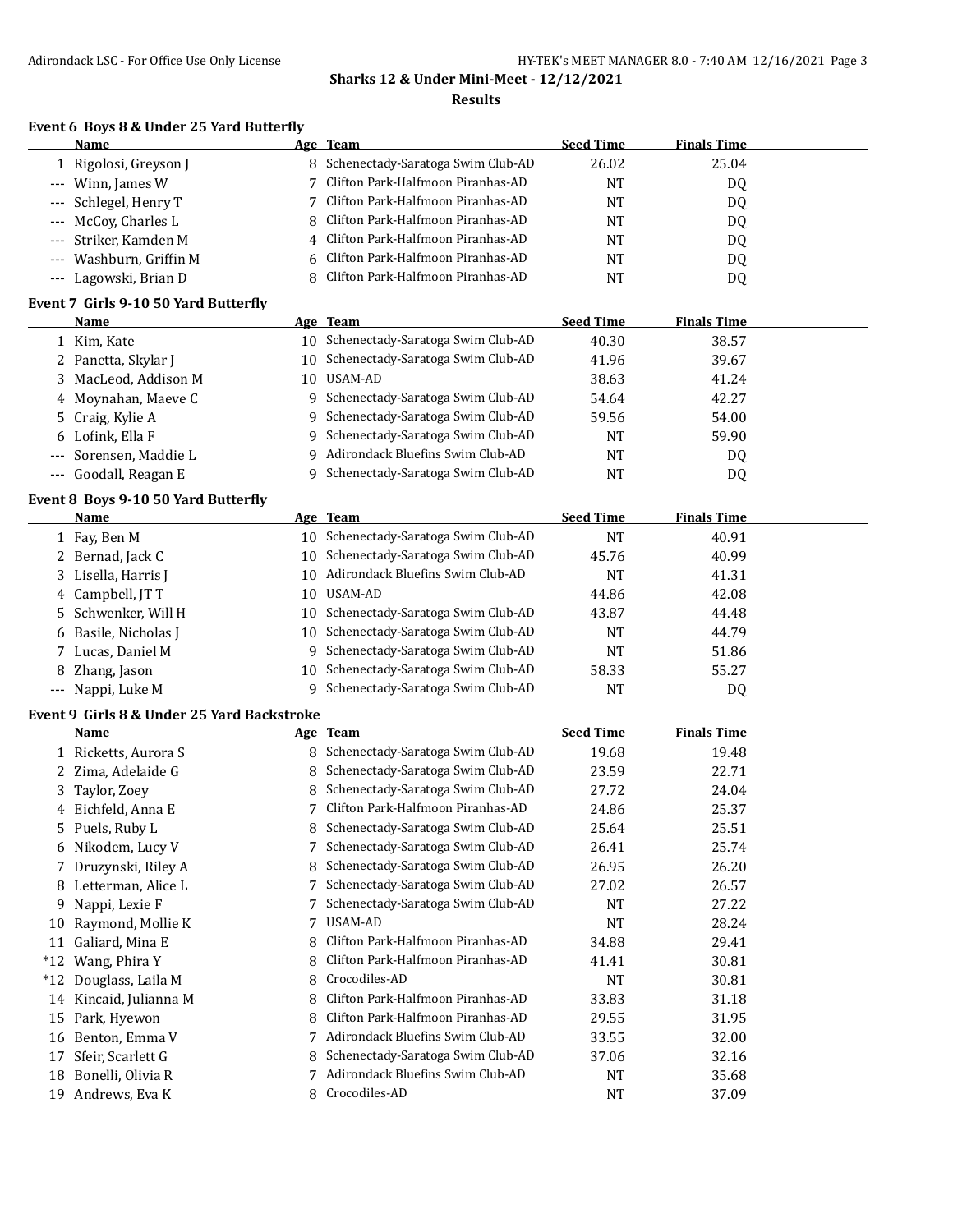#### **Results**

## **(Event 9 Girls 8 & Under 25 Yard Backstroke)**

|                                            | Name                  |   | Age Team                            | <b>Seed Time</b> | <b>Finals Time</b> |  |  |
|--------------------------------------------|-----------------------|---|-------------------------------------|------------------|--------------------|--|--|
| 20                                         | Perez, Mila V         |   | 6 Adirondack Bluefins Swim Club-AD  | <b>NT</b>        | 37.73              |  |  |
| $---$                                      | Carpenter, Olivia M   |   | Clifton Park-Halfmoon Piranhas-AD   | 29.20            | DQ                 |  |  |
| $---$                                      | Reynolds, Stella M    | 8 | Schenectady-Saratoga Swim Club-AD   | <b>NT</b>        | DQ                 |  |  |
| Event 10 Boys 8 & Under 25 Yard Backstroke |                       |   |                                     |                  |                    |  |  |
|                                            | Name                  |   | Age Team                            | <b>Seed Time</b> | <b>Finals Time</b> |  |  |
|                                            | 1 Rigolosi, Greyson J | 8 | Schenectady-Saratoga Swim Club-AD   | 23.42            | 24.29              |  |  |
|                                            | 2 Willcox, Kenny E    | 8 | Schenectady-Saratoga Swim Club-AD   | <b>NT</b>        | 25.85              |  |  |
|                                            | 3 Manz, Kiran F       |   | 7 Schenectady-Saratoga Swim Club-AD | <b>NT</b>        | 28.30              |  |  |
|                                            | 4 Roglieri, Luca B    | 8 | USAM-AD                             | 32.50            | 28.44              |  |  |
|                                            | 5 Lagowski, Brian D   | 8 | Clifton Park-Halfmoon Piranhas-AD   | 28.36            | 30.16              |  |  |
| 6                                          | Striker, Kamden M     | 4 | Clifton Park-Halfmoon Piranhas-AD   | 33.29            | 30.76              |  |  |
| 7.                                         | Washburn, Griffin M   | 6 | Clifton Park-Halfmoon Piranhas-AD   | 30.97            | 36.70              |  |  |
|                                            | 8 Schlegel, Henry T   |   | Clifton Park-Halfmoon Piranhas-AD   | 35.36            | 39.40              |  |  |
| 9                                          | Winn, James W         |   | Clifton Park-Halfmoon Piranhas-AD   | <b>NT</b>        | 46.04              |  |  |
| $---$                                      | Lee, Haven            |   | Clifton Park-Halfmoon Piranhas-AD   | NT               | DQ.                |  |  |
| $---$                                      | Clarke, James B       |   | USAM-AD                             | <b>NT</b>        | DQ                 |  |  |
| $---$                                      | McCoy, Charles L      |   | Clifton Park-Halfmoon Piranhas-AD   | NT               | DQ                 |  |  |
|                                            |                       |   |                                     |                  |                    |  |  |

#### **Event 11 Girls 9-10 50 Yard Backstroke**

|             | <b>Name</b>                 |    | Age Team                             | <b>Seed Time</b> | <b>Finals Time</b> |  |
|-------------|-----------------------------|----|--------------------------------------|------------------|--------------------|--|
|             | 1 Kim, Kate                 |    | 10 Schenectady-Saratoga Swim Club-AD | 49.55            | 40.25              |  |
| 2           | Moynahan, Maeve C           | 9  | Schenectady-Saratoga Swim Club-AD    | 43.50            | 42.90              |  |
| 3           | MacLeod, Addison M          | 10 | USAM-AD                              | 41.38            | 43.21              |  |
|             | 4 Park, Chloe S             | 10 | Schenectady-Saratoga Swim Club-AD    | 45.63            | 43.52              |  |
| 5.          | DelBalso, Giuliana C        | 10 | Schenectady-Saratoga Swim Club-AD    | 49.87            | 46.76              |  |
| 6           | Lyons, Avery G              | 9  | Adirondack Bluefins Swim Club-AD     | 51.59            | 47.23              |  |
|             | Bhatnagar, Sahana           | 10 | USAM-AD                              | 54.97            | 49.08              |  |
| 8           | Nikodem, Lily S             | 9. | Schenectady-Saratoga Swim Club-AD    | 54.31            | 49.36              |  |
| 9           | Lofink, Ella F              | 9  | Schenectady-Saratoga Swim Club-AD    | 48.62            | 49.40              |  |
| 10          | Craig, Kylie A              | 9  | Schenectady-Saratoga Swim Club-AD    | 51.68            | 49.61              |  |
| 11          | Marchese, Giovanna E        | 9  | Unattached-AD                        | <b>NT</b>        | 50.86              |  |
| 12          | Perez, Eva L                | 9  | Adirondack Bluefins Swim Club-AD     | 54.11            | 51.06              |  |
| 13          | Goetz, Giuliana A           | 9  | Adirondack Bluefins Swim Club-AD     | 1:06.70          | 51.61              |  |
| 14          | Akland, Zoe C               | 10 | Schenectady-Saratoga Swim Club-AD    | <b>NT</b>        | 52.15              |  |
| 15          | Spurgeon, Maizey E          | 10 | Schenectady-Saratoga Swim Club-AD    | 51.81            | 53.00              |  |
| 16          | Magdon-Ismail, Sofya        | 10 | USAM-AD                              | <b>NT</b>        | 53.26              |  |
| 17          | Huettner, Alexa R           | 10 | Schenectady-Saratoga Swim Club-AD    | 56.15            | 54.16              |  |
| 18          | Goodall, Reagan E           | 9  | Schenectady-Saratoga Swim Club-AD    | 56.15            | 55.09              |  |
| 19          | Titova-Chiaravalle, Amiya E | 10 | Schenectady-Saratoga Swim Club-AD    | 55.07            | 55.28              |  |
| 20          | Chen, Hannah                | 10 | Adirondack Bluefins Swim Club-AD     | 1:02.69          | 56.95              |  |
| 21          | Luke, Carly M               | 10 | USAM-AD                              | 1:00.46          | 58.30              |  |
| 22          | Weinlein, Addy I            | q  | Schenectady-Saratoga Swim Club-AD    | 1:03.98          | 58.32              |  |
| 23          | li, Bella Q                 | 9  | Clifton Park-Halfmoon Piranhas-AD    | <b>NT</b>        | 1:01.12            |  |
| 24          | Sorensen, Maddie L          | 9  | Adirondack Bluefins Swim Club-AD     | 1:04.31          | 1:01.86            |  |
| 25          | Schmalz, Julianna V         | 10 | Schenectady-Saratoga Swim Club-AD    | <b>NT</b>        | 1:05.82            |  |
| 26          | VanWormer, Ariel A          | 9  | Crocodiles-AD                        | <b>NT</b>        | 1:13.39            |  |
| $---$       | Bibbo, Julianna V           | 10 | Schenectady-Saratoga Swim Club-AD    | NT               | DQ                 |  |
| $---$       | Sherwin, Laila A            | 9  | Adirondack Bluefins Swim Club-AD     | <b>NT</b>        | DQ                 |  |
| $-\, -\, -$ | Reynolds, Corinna E         |    | 10 Schenectady-Saratoga Swim Club-AD | NT               | DQ                 |  |
|             |                             |    |                                      |                  |                    |  |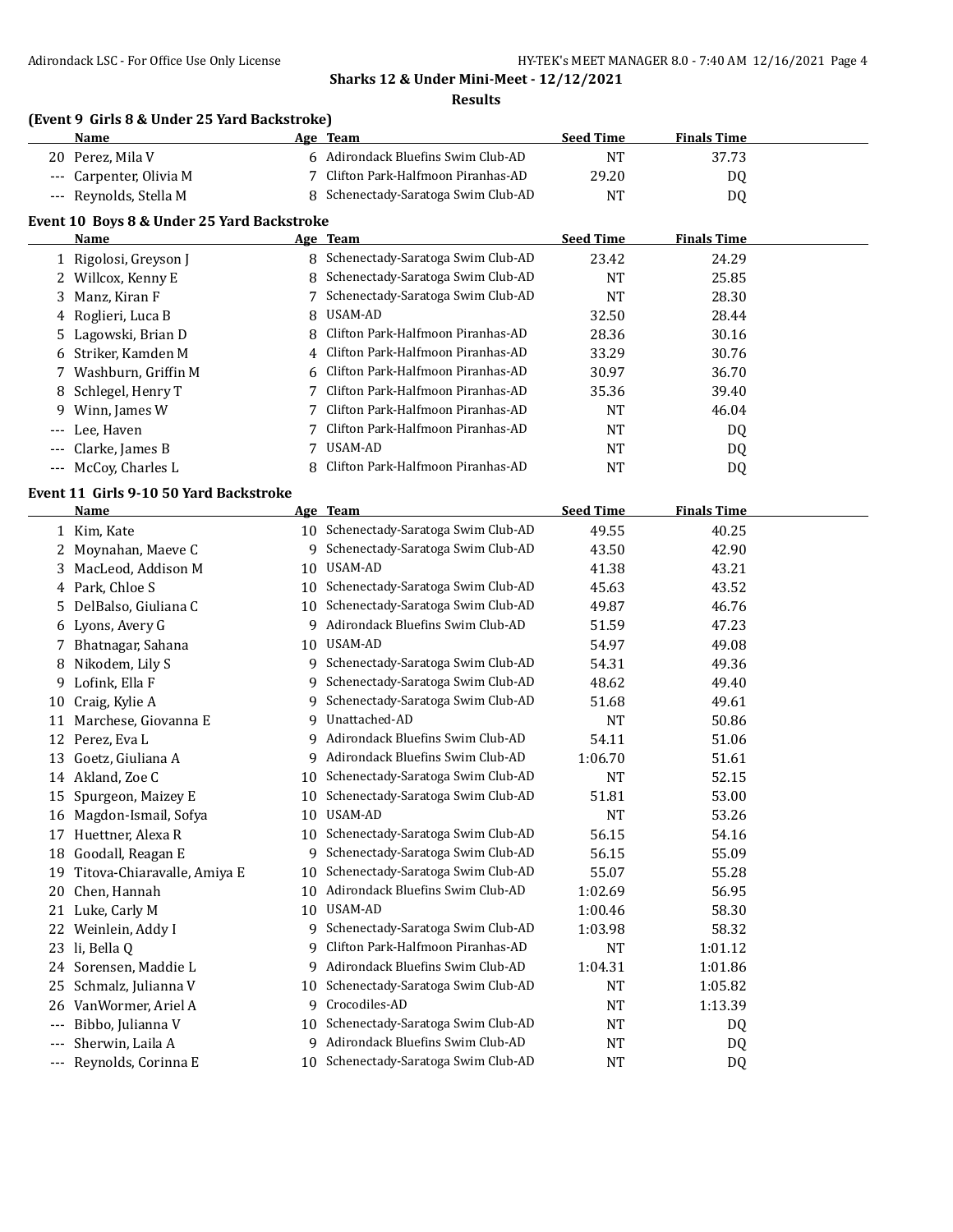#### **Event 12 Boys 9-10 50 Yard Backstroke**

|     | Name                                          |    | Age Team                                                                  | <b>Seed Time</b> | <b>Finals Time</b> |               |
|-----|-----------------------------------------------|----|---------------------------------------------------------------------------|------------------|--------------------|---------------|
|     | 1 Lisella, Harris J                           |    | 10 Adirondack Bluefins Swim Club-AD                                       | <b>NT</b>        | 39.61              |               |
| 2   | Basile, Nicholas J                            | 10 | Schenectady-Saratoga Swim Club-AD                                         | 39.81            | 39.73              |               |
| 3   | Fay, Ben M                                    | 10 | Schenectady-Saratoga Swim Club-AD                                         | 42.69            | 42.64              |               |
| 4   | Bernad, Jack C                                | 10 | Schenectady-Saratoga Swim Club-AD                                         | 48.72            | 43.43              |               |
| 5   | Lucas, Daniel M                               | 9  | Schenectady-Saratoga Swim Club-AD                                         | 48.11            | 46.02              |               |
| 6   | Muldner, Mitch J                              | 9  | Schenectady-Saratoga Swim Club-AD                                         | 44.77            | 49.92              |               |
| 7   | Zhang, Jason                                  | 10 | Schenectady-Saratoga Swim Club-AD                                         | NT               | 50.39              |               |
| 8   | Kransler, Chase J                             | 10 | Schenectady-Saratoga Swim Club-AD                                         | <b>NT</b>        | 51.44              |               |
| 9   | Watson, Coleman G                             | 9  | Crocodiles-AD                                                             | <b>NT</b>        | 52.09              |               |
| 10  | Kardos, Harry R                               | 10 | Schenectady-Saratoga Swim Club-AD                                         | 55.51            | 52.62              |               |
|     | 11 Zima, Elliott H                            | 10 | Schenectady-Saratoga Swim Club-AD                                         | 53.50            | 53.96              |               |
| 12  | Benton, Adam A                                |    | 10 Adirondack Bluefins Swim Club-AD                                       | NT               | 56.74              |               |
| 13  | Gaylord, Calvin K                             | 9  | Schenectady-Saratoga Swim Club-AD                                         | <b>NT</b>        | 59.05              |               |
|     | 14 Nappi, Luke M                              | 9  | Schenectady-Saratoga Swim Club-AD                                         | NT               | 1:04.72            |               |
|     | --- Chen, Elvis                               |    | 10 Adirondack Bluefins Swim Club-AD                                       | <b>NT</b>        | <b>DQ</b>          |               |
|     |                                               |    |                                                                           |                  |                    |               |
|     | Event 13 Girls 8 & Under 25 Yard Breaststroke |    |                                                                           |                  |                    |               |
|     | Name                                          |    | Age Team<br>8 Schenectady-Saratoga Swim Club-AD                           | <b>Seed Time</b> | <b>Finals Time</b> |               |
|     | 1 Ricketts, Aurora S                          |    |                                                                           | 23.51            | 24.75              |               |
|     | 2 Sfeir, Scarlett G                           |    | 8 Schenectady-Saratoga Swim Club-AD                                       | <b>NT</b>        | 36.71              |               |
| 3   | Taylor, Zoey                                  |    | 8 Schenectady-Saratoga Swim Club-AD                                       | <b>NT</b>        | 47.34              |               |
|     | Adams, Hannah S                               | 7  | Crocodiles-AD                                                             | <b>NT</b>        | DQ                 |               |
|     | Nappi, Lexie F                                | 7  | Schenectady-Saratoga Swim Club-AD                                         | <b>NT</b>        | DQ                 |               |
|     | --- Goodall, Quinn A                          | 8  | Schenectady-Saratoga Swim Club-AD                                         | 29.37            | DQ                 |               |
|     | Event 15 Girls 9-10 50 Yard Breaststroke      |    |                                                                           |                  |                    |               |
|     | Name                                          |    | Age Team                                                                  | <b>Seed Time</b> | <b>Finals Time</b> | <b>Points</b> |
|     | 1 Panetta, Skylar J                           |    | 10 Schenectady-Saratoga Swim Club-AD                                      | 53.67            | 45.55              | 20            |
|     | 2 Park, Chloe S                               |    | 10 Schenectady-Saratoga Swim Club-AD                                      | 48.40            | 47.76              | 17            |
| 3   | Bibbo, Julianna V                             |    | 10 Schenectady-Saratoga Swim Club-AD                                      | <b>NT</b>        | 56.32              | 16            |
| 4   | Goodall, Reagan E                             |    |                                                                           |                  |                    |               |
| 5   |                                               |    | 9 Schenectady-Saratoga Swim Club-AD                                       | 59.92            | 1:00.04            | 15            |
|     | Marchese, Giovanna E                          | 9  | Unattached-AD                                                             | <b>NT</b>        | 1:02.73            | 14            |
|     | 6 Akland, Zoe C                               | 10 | Schenectady-Saratoga Swim Club-AD                                         | <b>NT</b>        | 1:02.96            | 13            |
| 7   | Perez, Eva L                                  | 9. | Adirondack Bluefins Swim Club-AD                                          | 1:00.14          | 1:03.61            | 12            |
| 8   | Nikodem, Lily S                               | 9  | Schenectady-Saratoga Swim Club-AD                                         | 1:09.83          | 1:06.93            | 11            |
| 9   | Weinlein, Addy I                              | 9  | Schenectady-Saratoga Swim Club-AD                                         | 1:05.88          | 1:07.18            | 9             |
| --- | Reynolds, Corinna E                           |    | 10 Schenectady-Saratoga Swim Club-AD                                      | <b>NT</b>        |                    |               |
|     |                                               |    | 10 Adirondack Bluefins Swim Club-AD                                       |                  | DQ                 |               |
|     | --- Chen, Hannah                              | 10 | Schenectady-Saratoga Swim Club-AD                                         | 1:19.35          | DQ                 |               |
|     | Spurgeon, Maizey E                            | 9  | Adirondack Bluefins Swim Club-AD                                          | 58.44            | DQ                 |               |
|     | Lyons, Avery G                                | 9  |                                                                           | 1:10.18          | DQ                 |               |
| --- | Craig, Kylie A                                |    | Schenectady-Saratoga Swim Club-AD<br>USAM-AD                              | NT               | DQ                 |               |
| --- | Magdon-Ismail, Sofya                          | 10 |                                                                           | NT               | DQ                 |               |
| --- | Luke, Carly M                                 | 10 | USAM-AD                                                                   | NT               | DQ                 |               |
|     | DelBalso, Giuliana C                          | 10 | Schenectady-Saratoga Swim Club-AD                                         | <b>NT</b>        | DQ                 |               |
|     | --- Goetz, Giuliana A                         | 9  | Adirondack Bluefins Swim Club-AD                                          | <b>NT</b>        | DQ                 |               |
|     | Event 16 Boys 9-10 50 Yard Breaststroke       |    |                                                                           |                  |                    |               |
|     | <b>Name</b>                                   |    | Age Team                                                                  | <b>Seed Time</b> | <b>Finals Time</b> |               |
|     | 1 Campbell, JTT                               |    | 10 USAM-AD                                                                | 49.95            | 46.32              |               |
|     | 2 Schwenker, Will H                           | 10 | Schenectady-Saratoga Swim Club-AD                                         | 46.63            | 46.59              |               |
|     | 3 Muldner, Mitch J<br>4 Kransler, Chase J     | 9  | Schenectady-Saratoga Swim Club-AD<br>10 Schenectady-Saratoga Swim Club-AD | 51.13<br>NT      | 56.21<br>57.98     |               |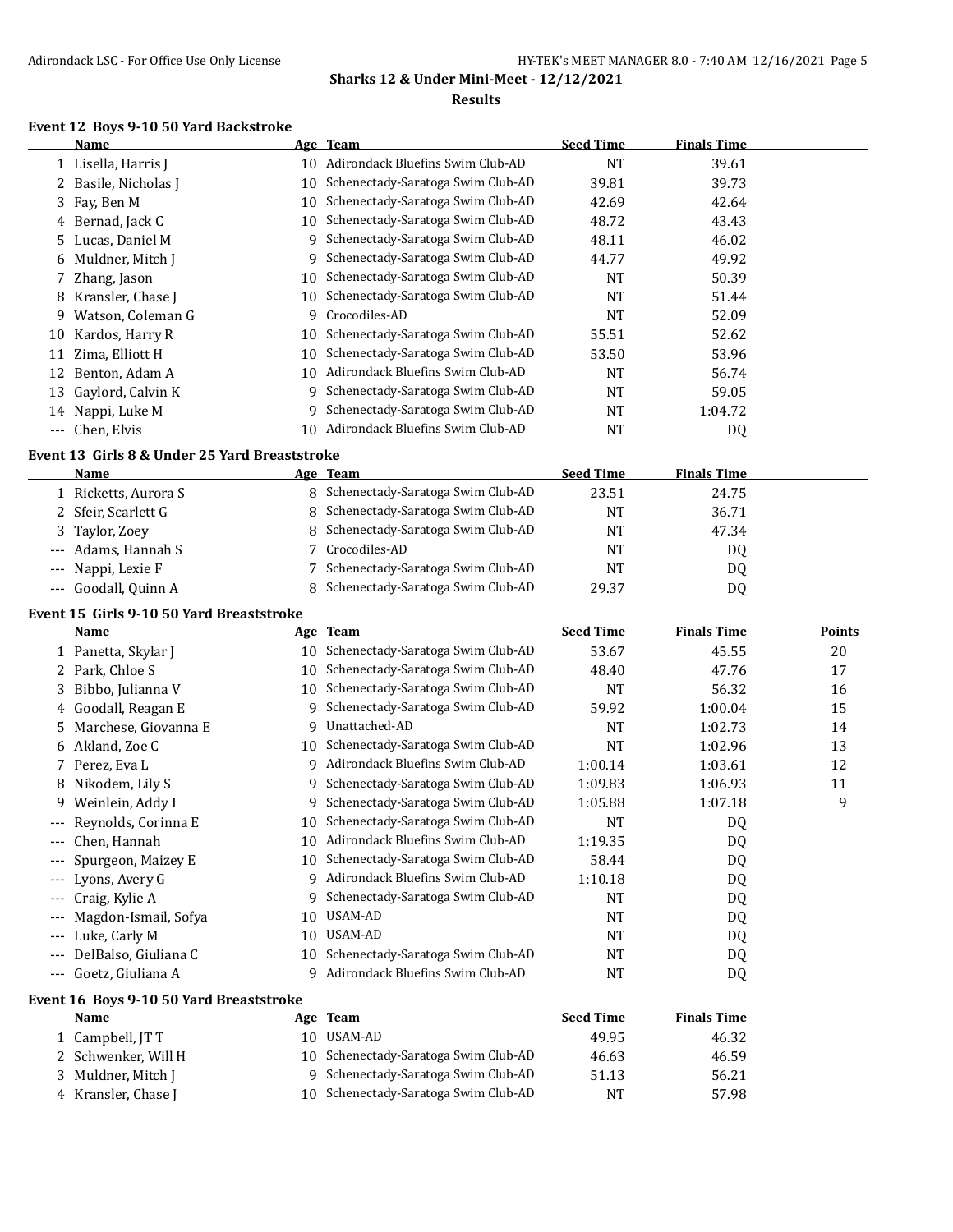## **(Event 16 Boys 9-10 50 Yard Breaststroke)**

| Name                  | Age Team                             | <b>Seed Time</b> | <b>Finals Time</b> |  |
|-----------------------|--------------------------------------|------------------|--------------------|--|
| --- Bernad, Jack C    | 10 Schenectady-Saratoga Swim Club-AD | NT               | DO.                |  |
| --- Watson, Coleman G | Crocodiles-AD                        | NT               | D0                 |  |
| --- Chen, Elvis       | 10 Adirondack Bluefins Swim Club-AD  | NT               | D0                 |  |
| --- Zima, Elliott H   | 10 Schenectady-Saratoga Swim Club-AD | 1:02.59          | D <sub>0</sub>     |  |

## **Event 17 Girls 8 & Under 25 Yard Freestyle**

|    | Name                 |   | Age Team                            | <b>Seed Time</b> | <b>Finals Time</b> |  |
|----|----------------------|---|-------------------------------------|------------------|--------------------|--|
|    | 1 Taylor, Zoey       | 8 | Schenectady-Saratoga Swim Club-AD   | 18.77            | 18.20              |  |
|    | 2 Goodall, Quinn A   |   | 8 Schenectady-Saratoga Swim Club-AD | 19.54            | 18.49              |  |
|    | 3 Zima. Adelaide G   | 8 | Schenectady-Saratoga Swim Club-AD   | 23.02            | 22.65              |  |
|    | 4 Puels, Ruby L      |   | 8 Schenectady-Saratoga Swim Club-AD | 24.01            | 22.92              |  |
|    | 5 Letterman, Alice L |   | Schenectady-Saratoga Swim Club-AD   | 23.57            | 23.27              |  |
|    | 6 Druzynski, Riley A |   | 8 Schenectady-Saratoga Swim Club-AD | 25.99            | 23.35              |  |
|    | 7 Nikodem, Lucy V    |   | Schenectady-Saratoga Swim Club-AD   | 26.61            | 23.79              |  |
|    | 8 Raymond, Mollie K  |   | USAM-AD                             | <b>NT</b>        | 24.37              |  |
| 9  | Reynolds, Stella M   |   | 8 Schenectady-Saratoga Swim Club-AD | <b>NT</b>        | 24.68              |  |
| 10 | Bonelli, Olivia R    |   | Adirondack Bluefins Swim Club-AD    | <b>NT</b>        | 26.38              |  |
| 11 | Sfeir, Scarlett G    |   | 8 Schenectady-Saratoga Swim Club-AD | 31.38            | 26.45              |  |
| 12 | Nappi, Lexie F       |   | Schenectady-Saratoga Swim Club-AD   | <b>NT</b>        | 27.27              |  |
| 13 | Benton, Emma V       |   | Adirondack Bluefins Swim Club-AD    | 32.94            | 29.40              |  |
|    | 14 Perez, Mila V     |   | 6 Adirondack Bluefins Swim Club-AD  | 32.53            | 29.44              |  |

#### **Event 18 Boys 8 & Under 25 Yard Freestyle**

| Name                  | Age Team                            | <b>Seed Time</b> | <b>Finals Time</b> |  |
|-----------------------|-------------------------------------|------------------|--------------------|--|
| 1 Rigolosi, Greyson J | 8 Schenectady-Saratoga Swim Club-AD | 21.72            | 19.60              |  |
| 2 Willcox, Kenny E    | 8 Schenectady-Saratoga Swim Club-AD | 23.92            | 21.12              |  |
| 3 Clarke, James B     | USAM-AD                             | NT               | 26.34              |  |
| 4 Manz, Kiran F       | 7 Schenectady-Saratoga Swim Club-AD | <b>NT</b>        | 26.71              |  |
| 5 Roglieri, Luca B    | 8 USAM-AD                           | 29.37            | 29.30              |  |
| 6 Warner, Lane S      | 6 Crocodiles-AD                     | NT               | 50.18              |  |

#### **Event 19 Girls 9-10 100 Yard IM**

|              | Name                           |    | Age Team                          | <b>Seed Time</b> | <b>Finals Time</b> |  |
|--------------|--------------------------------|----|-----------------------------------|------------------|--------------------|--|
|              | 1 Panetta, Skylar J            | 10 | Schenectady-Saratoga Swim Club-AD | 1:34.13          | 1:25.46            |  |
| $\mathbf{Z}$ | Kim, Kate                      | 10 | Schenectady-Saratoga Swim Club-AD | 1:37.62          | 1:25.74            |  |
|              | 3 MacLeod, Addison M           | 10 | USAM-AD                           | 1:28.75          | 1:33.72            |  |
|              | 4 Moynahan, Maeve C            | 9  | Schenectady-Saratoga Swim Club-AD | 1:41.24          | 1:35.01            |  |
|              | 5 Park, Chloe S                | 10 | Schenectady-Saratoga Swim Club-AD | 1:34.56          | 1:35.88            |  |
|              | 6 Lyons, Avery G               | q  | Adirondack Bluefins Swim Club-AD  | 1:43.29          | 1:43.15            |  |
|              | Bibbo, Julianna V              | 10 | Schenectady-Saratoga Swim Club-AD | <b>NT</b>        | 1:44.19            |  |
| 8            | Bhatnagar, Sahana              | 10 | USAM-AD                           | 2:02.59          | 1:56.17            |  |
| 9            | Magdon-Ismail, Sofya           | 10 | USAM-AD                           | NT               | 1:57.30            |  |
| 10           | Lofink, Ella F                 | 9. | Schenectady-Saratoga Swim Club-AD | 1:54.67          | 2:00.71            |  |
| 11           | Craig, Kylie A                 | 9  | Schenectady-Saratoga Swim Club-AD | NT               | 2:02.21            |  |
| 12           | Marchese, Giovanna E           | 9  | Unattached-AD                     | NT               | 2:03.76            |  |
| 13           | Weinlein, Addy I               | 9  | Schenectady-Saratoga Swim Club-AD | 2:06.60          | 2:14.49            |  |
|              | 14 Titova-Chiaravalle, Amiya E | 10 | Schenectady-Saratoga Swim Club-AD | NT               | 2:16.03            |  |
| 15           | Luke, Carly M                  | 10 | USAM-AD                           | <b>NT</b>        | 2:39.75            |  |
| $---$        | Huettner, Alexa R              | 10 | Schenectady-Saratoga Swim Club-AD | NT               | DQ                 |  |
| $---$        | Nikodem, Lily S                | q  | Schenectady-Saratoga Swim Club-AD | 2:01.18          | DQ                 |  |
| $---$        | DelBalso, Giuliana C           | 10 | Schenectady-Saratoga Swim Club-AD | NT               | DQ                 |  |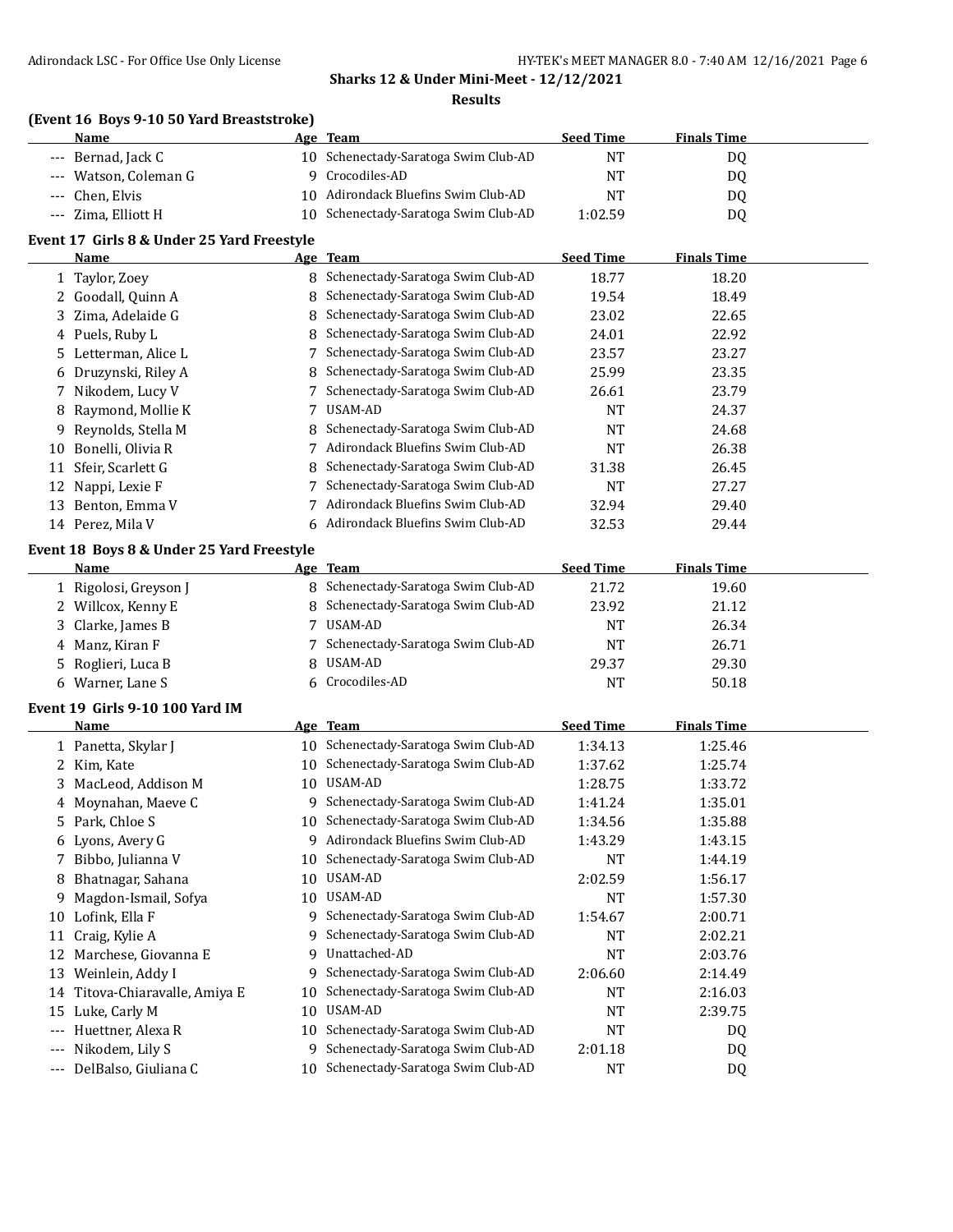#### **Event 20 Boys 9-10 100 Yard IM**

|       | Name                  |    | Age Team                             | <b>Seed Time</b> | <b>Finals Time</b> |  |
|-------|-----------------------|----|--------------------------------------|------------------|--------------------|--|
|       | 1 Campbell, JT T      | 10 | USAM-AD                              | 1:27.37          | 1:25.73            |  |
|       | 2 Basile, Nicholas J  | 10 | Schenectady-Saratoga Swim Club-AD    | 1:30.21          | 1:29.22            |  |
|       | 3 Fay, Ben M          |    | 10 Schenectady-Saratoga Swim Club-AD | 1:35.99          | 1:31.97            |  |
|       | 4 Schwenker, Will H   |    | 10 Schenectady-Saratoga Swim Club-AD | 1:30.32          | 1:32.55            |  |
|       | 5 Zhang, Jason        |    | 10 Schenectady-Saratoga Swim Club-AD | 1:53.59          | 1:51.33            |  |
|       | 6 Kransler, Chase J   |    | 10 Schenectady-Saratoga Swim Club-AD | NT               | 1:57.91            |  |
|       | --- Muldner, Mitch J  |    | 9 Schenectady-Saratoga Swim Club-AD  | NT               | DQ                 |  |
|       | --- Nappi, Luke M     |    | 9 Schenectady-Saratoga Swim Club-AD  | NT               | DQ                 |  |
| $---$ | Zima, Elliott H       |    | 10 Schenectady-Saratoga Swim Club-AD | NT               | DQ                 |  |
| $---$ | Lucas, Daniel M       | Q. | Schenectady-Saratoga Swim Club-AD    | 1:41.98          | DQ                 |  |
|       | --- Lisella, Harris J | 10 | Adirondack Bluefins Swim Club-AD     | NT               | DQ                 |  |

#### **Event 21 Girls 8 & Under 100 Yard IM**

| Name                   | Age Team                            | <b>Seed Time</b> | <b>Finals Time</b> |  |
|------------------------|-------------------------------------|------------------|--------------------|--|
| Ricketts, Aurora S     | 8 Schenectady-Saratoga Swim Club-AD | 1:50.34          | 1:34.92            |  |
| 2 Goodall, Quinn A     | 8 Schenectady-Saratoga Swim Club-AD | NΤ               | 1:52.02            |  |
| --- Nikodem, Lucy V    | 7 Schenectady-Saratoga Swim Club-AD | NT               | DQ                 |  |
| --- Druzynski, Riley A | 8 Schenectady-Saratoga Swim Club-AD | NT               | D <sub>0</sub>     |  |
| Zima, Adelaide G       | 8 Schenectady-Saratoga Swim Club-AD | NT               | D <sub>0</sub>     |  |

## **Event 23 Mixed 10 & Under 200 Yard Freestyle Relay**

|    | <b>Team</b>                                           | Relav                    | <b>Seed Time</b>            | <b>Finals Time</b>         |
|----|-------------------------------------------------------|--------------------------|-----------------------------|----------------------------|
|    | 1 Adirondack Bluefins Swim Club-/                     | A                        | 2:54.43                     | 2:14.19                    |
|    | 1) Perez, Eva L W9                                    | 2) Goetz, Giuliana A W9  | 3) Benton, Adam A M10       | 4) Lisella, Harris J M10   |
|    | 2 Schenectady-Saratoga Swim Club                      | A                        | <b>NT</b>                   | 2:20.48                    |
|    | 1) Fay, Ben M M10                                     | 2) Ricketts, Aurora S W8 | 3) Kim, Kate W10            | 4) Basile, Nicholas J M10  |
|    | 3 Schenectady-Saratoga Swim Club                      | B                        | <b>NT</b>                   | 2:30.49                    |
|    | 1) Lucas, Daniel M M9                                 | 2) Schwenker, Will H M10 | 3) Panetta, Skylar J W10    | 4) Moynahan, Maeve C W9    |
|    | 4 Schenectady-Saratoga Swim Club                      | C                        | <b>NT</b>                   | 2:44.53                    |
|    | 1) Bibbo, Julianna V W10                              | 2) Park, Chloe S W10     | 3) Muldner, Mitch J M9      | 4) Bernad, Jack C M10      |
|    | 5 Schenectady-Saratoga Swim Club                      | E                        | <b>NT</b>                   | 3:01.83                    |
|    | 1) Kransler, Chase J M10                              | 2) Letterman, Alice L W7 | 3) Goodall, Quinn A W8      | 4) Rigolosi, Greyson J M8  |
|    | 6 USAM-AD                                             | A                        | 2:17.78                     | 3:13.68                    |
|    | 1) MacLeod, Addison M W10                             | 2) Luke, Carly M W10     | 3) Magdon-Ismail, Sofya W10 | 4) Campbell, JT T M10      |
|    | Schenectady-Saratoga Swim Club                        | D                        | <b>NT</b>                   | 3:14.32                    |
|    | 1) Goodall, Reagan E W9                               | 2) Zima, Elliott H M10   | 3) Zhang, Jason M10         | 4) Lofink, Ella F W9       |
| 8  | Schenectady-Saratoga Swim Club                        | н                        | <b>NT</b>                   | 3:15.68                    |
|    | 1) Titova-Chiaravalle, Amiya E W10 2) Taylor, Zoey W8 |                          | 3) Akland, Zoe C W10        | 4) Weinlein, Addy I W9     |
| 9. | Schenectady-Saratoga Swim Club                        |                          | NT                          | 3:20.49                    |
|    | 1) Nikodem, Lily SW9                                  | 2) Nappi, Luke M M9      | 3) Nikodem, Lucy V W7       | 4) Craig, Kylie A W9       |
| 10 | Schenectady-Saratoga Swim Club                        | G                        | <b>NT</b>                   | 3:23.01                    |
|    | 1) Gaylord, Calvin K M9                               | 2) Zima, Adelaide G W8   | 3) Druzynski, Riley A W8    | 4) Spurgeon, Maizey E W10  |
|    | 11 Schenectady-Saratoga Swim Club                     |                          | <b>NT</b>                   | 3:33.12                    |
|    | 1) Kardos, Harry R M10                                | 2) Huettner, Alexa R W10 | 3) Willcox, Kenny E M8      | 4) Puels, Ruby L W8        |
|    | 12 Schenectady-Saratoga Swim Club                     |                          | <b>NT</b>                   | 3:43.57                    |
|    | 1) Manz, Kiran F M7                                   | 2) Reynolds, Stella M W8 | 3) Sfeir, Scarlett G W8     | 4) Reynolds, Corinna E W10 |

#### **Event 24 Girls 11-12 100 Yard Freestyle**

 $\overline{\phantom{0}}$ 

| <b>Name</b>          | Age Team                             | <b>Seed Time</b> | <b>Finals Time</b> |  |
|----------------------|--------------------------------------|------------------|--------------------|--|
| 1 Fraley, Ella R     | 12 Adirondack Bluefins Swim Club-AD  | 1:01.13          | 1:01.57            |  |
| 2 Elsbree, Addison E | 12 Schenectady-Saratoga Swim Club-AD | 1:02.97          | 1:03.43            |  |
| 3 Streeter, Livi E   | 12 Schenectady-Saratoga Swim Club-AD | 1:13.00          | 1:03.44            |  |
| 4 Basile, Isabella M | 12 Schenectady-Saratoga Swim Club-AD | 1:05.76          | 1:05.33            |  |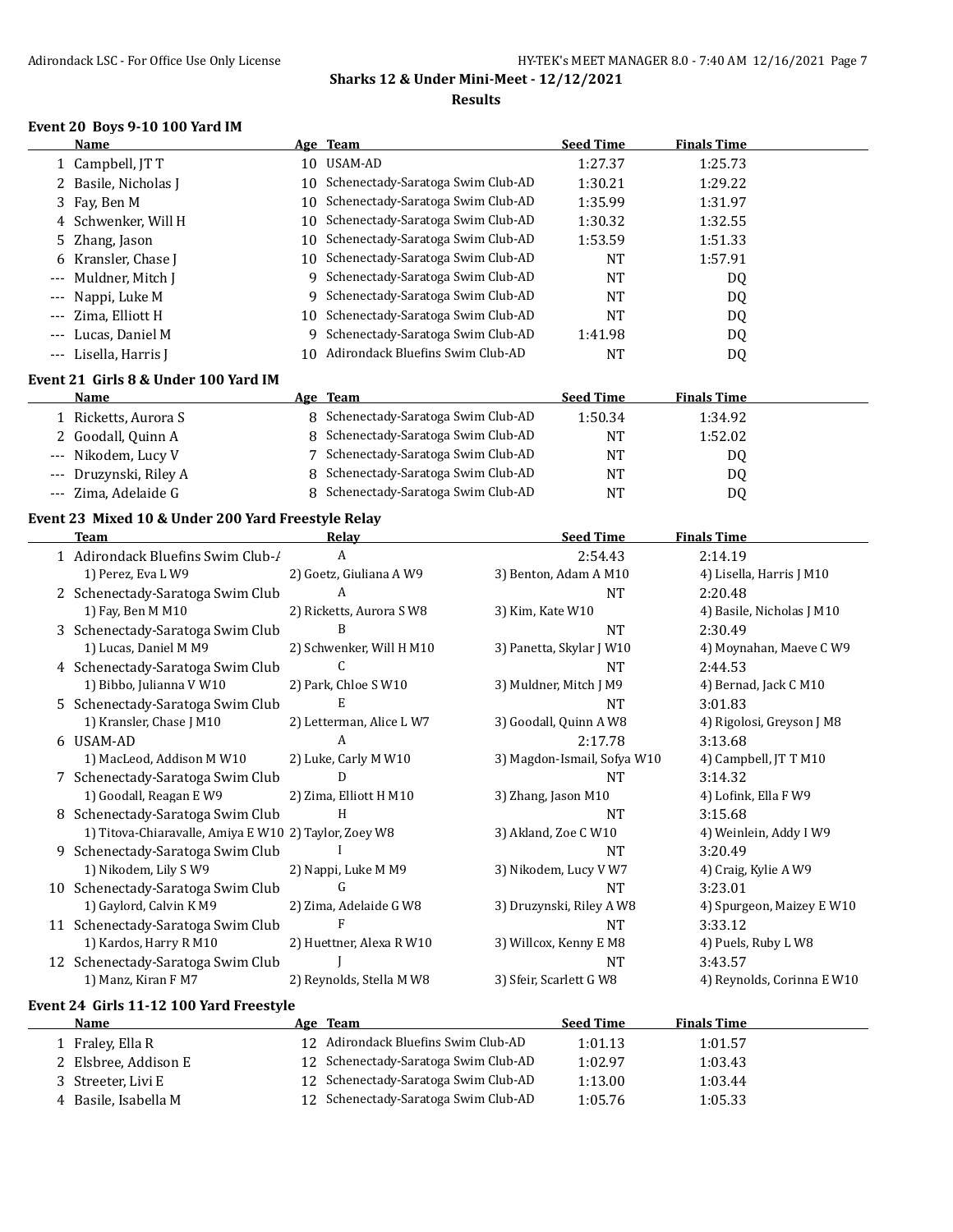## **(Event 24 Girls 11-12 100 Yard Freestyle)**

|    | Name                 |    | Age Team                             | <b>Seed Time</b> | <b>Finals Time</b> |  |
|----|----------------------|----|--------------------------------------|------------------|--------------------|--|
| 5. | Johnston, Layla A    | 12 | Schenectady-Saratoga Swim Club-AD    | 1:05.98          | 1:06.70            |  |
| 6  | Dunbar, Georgia B    | 12 | USAM-AD                              | 1:10.92          | 1:08.29            |  |
| 7  | Waldman, Jacqueline  | 11 | Adirondack Bluefins Swim Club-AD     | 1:08.53          | 1:08.33            |  |
| 8  | Breckenridge, Lucy F | 11 | Schenectady-Saratoga Swim Club-AD    | 1:12.21          | 1:09.61            |  |
| 9  | Ruscio, Emily A      | 11 | Schenectady-Saratoga Swim Club-AD    | 1:19.24          | 1:10.66            |  |
| 10 | Dunbar, May R        | 12 | USAM-AD                              | 1:11.30          | 1:11.08            |  |
| 11 | Gloak, Gemma M       | 11 | USAM-AD                              | <b>NT</b>        | 1:11.10            |  |
| 12 | Berju, Abby F        | 12 | Schenectady-Saratoga Swim Club-AD    | 1:14.44          | 1:11.14            |  |
| 13 | Miron, Sofia L       | 12 | Adirondack Bluefins Swim Club-AD     | 1:13.26          | 1:12.97            |  |
| 14 | Rogowski, Bella S    | 11 | Schenectady-Saratoga Swim Club-AD    | 1:17.21          | 1:15.07            |  |
| 15 | Puls, Kiera A        | 11 | Adirondack Bluefins Swim Club-AD     | 1:25.21          | 1:16.24            |  |
| 16 | Bibbo, Marisa R      | 12 | Schenectady-Saratoga Swim Club-AD    | 1:21.56          | 1:16.46            |  |
| 17 | Martone, Molly D     | 12 | Schenectady-Saratoga Swim Club-AD    | <b>NT</b>        | 1:16.67            |  |
| 18 | Ness, Elsie K        | 12 | Schenectady-Saratoga Swim Club-AD    | 1:31.65          | 1:18.09            |  |
| 19 | Yager, Myah Y        | 11 | Crocodiles-AD                        | 1:24.86          | 1:18.22            |  |
| 20 | Ryan, Chloe M        | 11 | USAM-AD                              | 1:21.74          | 1:18.48            |  |
| 21 | Babcock, Jayne C     | 12 | USAM-AD                              | 1:36.39          | 1:21.02            |  |
| 22 | Danko, Violet E      | 11 | Schenectady-Saratoga Swim Club-AD    | 1:17.95          | 1:21.06            |  |
| 23 | Toomajian, Stella T  | 11 | USAM-AD                              | 1:29.05          | 1:21.77            |  |
| 24 | Ventura, Colbie A    | 12 | Schenectady-Saratoga Swim Club-AD    | 1:24.06          | 1:21.85            |  |
| 25 | Dollar, Brieanna N   | 12 | Schenectady-Saratoga Swim Club-AD    | 1:27.29          | 1:23.89            |  |
| 26 | Aldridge, Linnea G   | 11 | Schenectady-Saratoga Swim Club-AD    | 1:24.78          | 1:26.02            |  |
| 27 | Griffin, Alexis M    | 12 | Schenectady-Saratoga Swim Club-AD    | 1:30.79          | 1:26.23            |  |
| 28 | Obrien, Gianna R     | 12 | Schenectady-Saratoga Swim Club-AD    | NT               | 1:26.28            |  |
| 29 | Romanovsky, Lili     | 12 | Schenectady-Saratoga Swim Club-AD    | 1:42.37          | 1:27.05            |  |
| 30 | Dansie, Stella J     | 11 | Schenectady-Saratoga Swim Club-AD    | 1:29.81          | 1:28.04            |  |
| 31 | Schlansker, Bowe V   | 11 | Schenectady-Saratoga Swim Club-AD    | 1:35.95          | 1:32.14            |  |
| 32 | Applebaum, Aaliyah R | 11 | Crocodiles-AD                        | 1:53.68          | 1:38.77            |  |
| 33 | Lefco, Elena T       | 12 | Schenectady-Saratoga Swim Club-AD    | 1:44.78          | 1:42.10            |  |
|    | 34 Donato, Ali C     | 11 | Schenectady-Saratoga Swim Club-AD    | 1:55.04          | 1:45.47            |  |
| 35 | Wilson, Anna M       | 11 | Schenectady-Saratoga Swim Club-AD    | 1:55.78          | 1:47.85            |  |
|    | 36 Cook, Abby R      |    | 12 Schenectady-Saratoga Swim Club-AD | <b>NT</b>        | 2:19.14            |  |

#### **Event 25 Boys 11-12 100 Yard Freestyle**

|    | Name                    |    | Age Team                          | <b>Seed Time</b> | <b>Finals Time</b> |  |
|----|-------------------------|----|-----------------------------------|------------------|--------------------|--|
|    | 1 O'Keeffe, Grant P     | 12 | Schenectady-Saratoga Swim Club-AD | 56.76            | 58.60              |  |
|    | 2 Tong, Lucas L         | 12 | Schenectady-Saratoga Swim Club-AD | 1:04.41          | 1:02.53            |  |
|    | 3 Nikodem, Carter J     | 11 | Schenectady-Saratoga Swim Club-AD | 1:12.07          | 1:07.64            |  |
|    | 4 Zima, Isaac F         | 12 | Schenectady-Saratoga Swim Club-AD | 1:19.06          | 1:10.69            |  |
|    | 5 Banaszewski, Calvin M | 12 | Schenectady-Saratoga Swim Club-AD | 1:16.04          | 1:11.25            |  |
|    | 6 Lisella, Miller J     | 11 | Adirondack Bluefins Swim Club-AD  | 1:09.54          | 1:12.14            |  |
|    | 7 Brehm, Alek M         | 11 | Adirondack Bluefins Swim Club-AD  | 1:14.78          | 1:14.99            |  |
| 8  | Daly, Ryan W            | 11 | Schenectady-Saratoga Swim Club-AD | 1:37.59          | 1:17.12            |  |
| 9  | Hastings, Charley D     | 12 | Schenectady-Saratoga Swim Club-AD | 1:22.20          | 1:17.89            |  |
| 10 | Barlow, Jake R          | 11 | Crocodiles-AD                     | 1:30.61          | 1:18.74            |  |
| 11 | Dashiell, Michael W     | 11 | Schenectady-Saratoga Swim Club-AD | <b>NT</b>        | 1:22.50            |  |
| 12 | Bhatnagar, Jaiden       | 11 | USAM-AD                           | 1:35.44          | 1:23.02            |  |
| 13 | Andreini, Finn M        | 12 | Schenectady-Saratoga Swim Club-AD | 1:32.85          | 1:25.59            |  |
| 14 | Wilford, Juneau A       | 12 | Schenectady-Saratoga Swim Club-AD | 1:29.94          | 1:31.89            |  |
| 15 | Mazurowski, Emmett K    | 11 | Schenectady-Saratoga Swim Club-AD | 1:37.15          | 1:34.02            |  |
| 16 | Coffey, Michael P       | 11 | Schenectady-Saratoga Swim Club-AD | <b>NT</b>        | 1:35.82            |  |
| 17 | Barnoski, Liam C        |    | Schenectady-Saratoga Swim Club-AD | 1:49.04          | 1:40.09            |  |
|    |                         |    |                                   |                  |                    |  |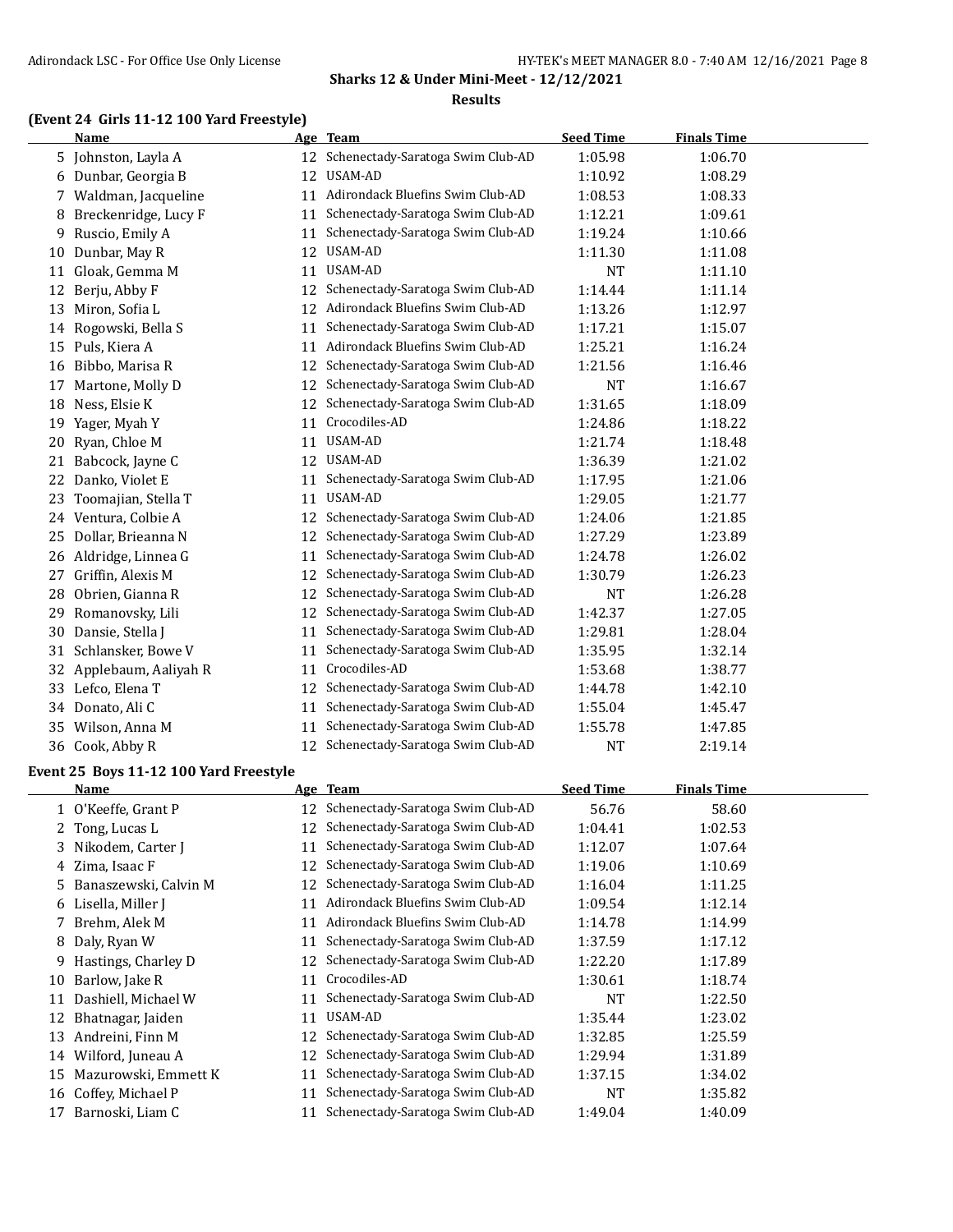## **(Event 25 Boys 11-12 100 Yard Freestyle)**

| <b>Name</b>         | Age Team                             | <b>Seed Time</b> | <b>Finals Time</b> |
|---------------------|--------------------------------------|------------------|--------------------|
| 18 Kardos, Henrik I | 12 Schenectady-Saratoga Swim Club-AD | NT               | 1:45.34            |
| 19 Trujillo, Lucas  | 11 Schenectady-Saratoga Swim Club-AD | <b>NT</b>        | 1:48.39            |
| 20 Wheeler, Lucas S | 11 Schenectady-Saratoga Swim Club-AD | 2:24.36          | 1:49.15            |
| $-$ Bette, AJ I     | 12 Adirondack Bluefins Swim Club-AD  | 1:03.54          | DQ                 |

#### **Event 26 Girls 11-12 50 Yard Butterfly**

|       | Name                     |    | Age Team                          | <b>Seed Time</b> | <b>Finals Time</b> |  |
|-------|--------------------------|----|-----------------------------------|------------------|--------------------|--|
|       | 1 Fraley, Ella R         | 12 | Adirondack Bluefins Swim Club-AD  | 29.57            | 30.83              |  |
|       | 2 Elsbree, Addison E     | 12 | Schenectady-Saratoga Swim Club-AD | 30.79            | 31.74              |  |
|       | 3 Blaum, Sarah T         | 11 | Schenectady-Saratoga Swim Club-AD | 34.38            | 32.08              |  |
|       | 4 Dumblewski, Lola R     | 11 | Schenectady-Saratoga Swim Club-AD | 34.28            | 33.23              |  |
|       | 5 Ruscio, Emily A        |    | Schenectady-Saratoga Swim Club-AD | 40.69            | 35.76              |  |
|       | 6 Breckenridge, Lucy F   | 11 | Schenectady-Saratoga Swim Club-AD | 36.51            | 35.95              |  |
|       | 7 Taylor, Natalie        | 11 | Schenectady-Saratoga Swim Club-AD | 39.83            | 37.35              |  |
| 8     | Durfee, Emily G          | 11 | Schenectady-Saratoga Swim Club-AD | 44.39            | 40.80              |  |
| 9.    | Ness, Elsie K            | 12 | Schenectady-Saratoga Swim Club-AD | 44.49            | 40.83              |  |
| 10    | Gloak, Gemma M           | 11 | USAM-AD                           | 40.53            | 41.12              |  |
| 11    | Muldner, Jules/Juliana G | 11 | Schenectady-Saratoga Swim Club-AD | 45.61            | 41.22              |  |
| 12    | Chen, Serena             | 12 | Adirondack Bluefins Swim Club-AD  | 48.90            | 42.44              |  |
| 13    | Babcock, Jayne C         | 12 | USAM-AD                           | 51.79            | 46.20              |  |
| 14    | Dollar, Brieanna N       | 12 | Schenectady-Saratoga Swim Club-AD | 43.79            | 47.25              |  |
| 15    | Bibbo, Marisa R          | 12 | Schenectady-Saratoga Swim Club-AD | NT               | 47.83              |  |
| 16    | Wilson, Anna M           | 11 | Schenectady-Saratoga Swim Club-AD | NT               | 1:10.94            |  |
| $---$ | Miron, Sofia L           | 12 | Adirondack Bluefins Swim Club-AD  | 36.09            | DQ                 |  |

#### **Event 27 Boys 11-12 50 Yard Butterfly**

| Name                           | Age Team                             | <b>Seed Time</b> | <b>Finals Time</b> |  |
|--------------------------------|--------------------------------------|------------------|--------------------|--|
| ∟ O'Keeffe, Grant P            | 12 Schenectady-Saratoga Swim Club-AD | 28.72            | 28.73              |  |
| 2 Bette, AI I                  | 12 Adirondack Bluefins Swim Club-AD  | 32.57            | 33.04              |  |
| 3 Wang, Sam C                  | 12 Schenectady-Saratoga Swim Club-AD | 37.62            | 36.05              |  |
| --- Titov-Chiaravalle, Asher G | 11 Schenectady-Saratoga Swim Club-AD | NT               | D0                 |  |

#### **Event 28 Girls 11-12 50 Yard Backstroke**

|    | Name                   |    | Age Team                          | <b>Seed Time</b> | <b>Finals Time</b> |
|----|------------------------|----|-----------------------------------|------------------|--------------------|
|    | 1 Basile, Isabella M   | 12 | Schenectady-Saratoga Swim Club-AD | 35.69            | 32.41              |
|    | 2 Streeter, Livi E     | 12 | Schenectady-Saratoga Swim Club-AD | 36.00            | 32.68              |
|    | 3 Blaum, Sarah T       | 11 | Schenectady-Saratoga Swim Club-AD | 33.90            | 32.87              |
|    | 4 Berju, Abby F        | 12 | Schenectady-Saratoga Swim Club-AD | 35.18            | 34.70              |
|    | 5 Breckenridge, Lucy F | 11 | Schenectady-Saratoga Swim Club-AD | 36.25            | 35.30              |
|    | 6 Dumblewski, Lola R   | 11 | Schenectady-Saratoga Swim Club-AD | 36.98            | 36.01              |
|    | 7 Waldman, Jacqueline  | 11 | Adirondack Bluefins Swim Club-AD  | 40.68            | 37.74              |
| 8  | Rogowski, Bella S      | 11 | Schenectady-Saratoga Swim Club-AD | 37.75            | 38.01              |
| 9  | Taylor, Natalie        | 11 | Schenectady-Saratoga Swim Club-AD | 37.85            | 38.71              |
| 10 | Dunbar, Georgia B      | 12 | USAM-AD                           | 40.16            | 39.08              |
| 11 | Dunbar, May R          | 12 | USAM-AD                           | 38.87            | 39.56              |
| 12 | Durfee, Emily G        | 11 | Schenectady-Saratoga Swim Club-AD | 44.64            | 39.68              |
| 13 | Miron, Sofia L         | 12 | Adirondack Bluefins Swim Club-AD  | 40.00            | 39.83              |
|    | 14 Puls, Kiera A       | 11 | Adirondack Bluefins Swim Club-AD  | NT               | 41.16              |
| 15 | Babcock, Jayne C       | 12 | USAM-AD                           | 43.22            | 42.05              |
| 16 | Danko, Violet E        | 11 | Schenectady-Saratoga Swim Club-AD | 52.64            | 42.35              |
| 17 | Dansie, Stella J       | 11 | Schenectady-Saratoga Swim Club-AD | 45.69            | 43.18              |
| 18 | Toomajian, Stella T    | 11 | USAM-AD                           | 46.42            | 43.42              |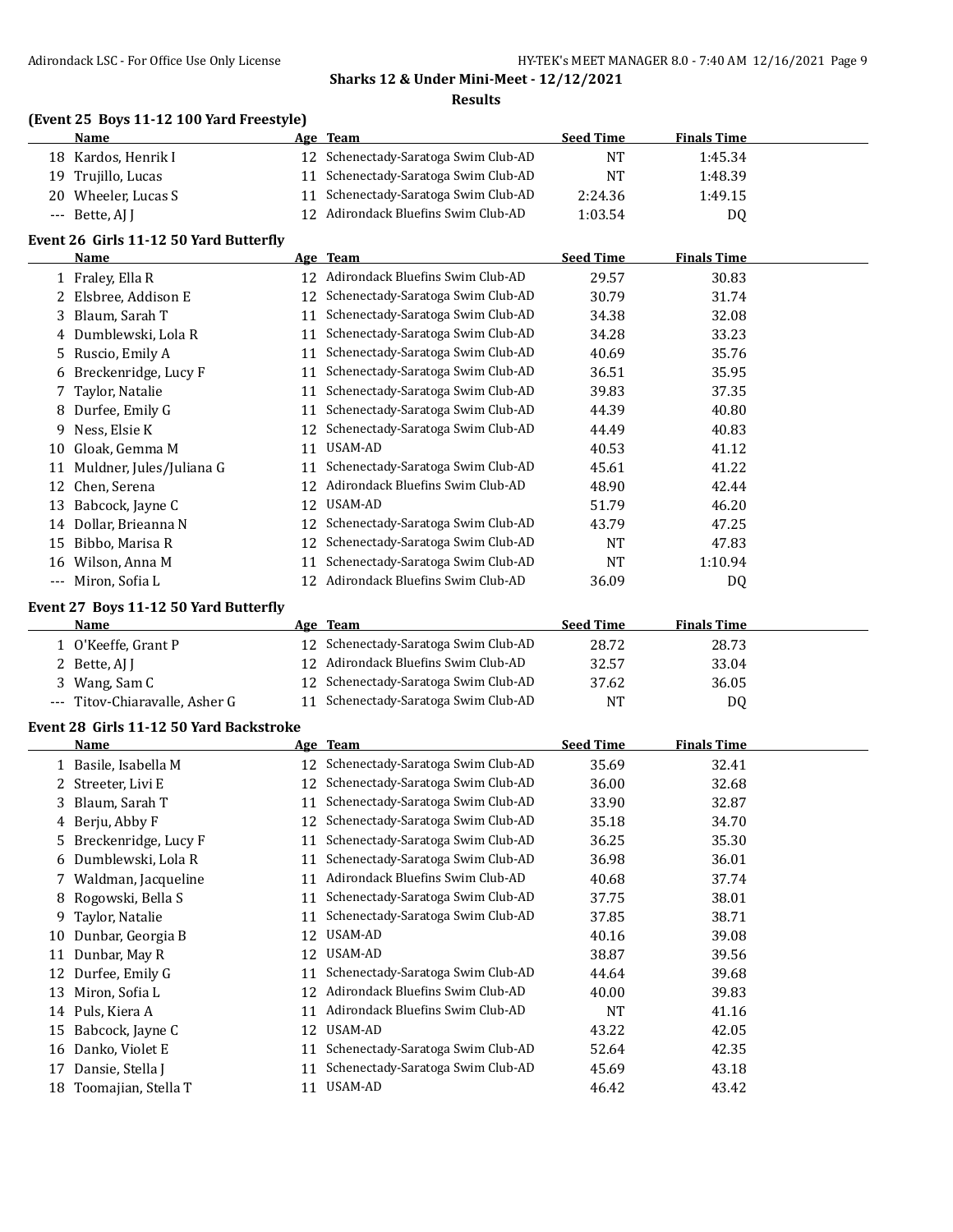## **(Event 28 Girls 11-12 50 Yard Backstroke)**

| Name                  |    | Age Team                             | <b>Seed Time</b> | <b>Finals Time</b> |  |
|-----------------------|----|--------------------------------------|------------------|--------------------|--|
| 19 Martone, Molly D   |    | 12 Schenectady-Saratoga Swim Club-AD | 46.92            | 43.71              |  |
| 20 Ryan, Chloe M      | 11 | USAM-AD                              | 45.91            | 44.82              |  |
| 21 Romanovsky, Lili   |    | 12 Schenectady-Saratoga Swim Club-AD | 52.06            | 45.07              |  |
| 22 Ventura, Colbie A  |    | 12 Schenectady-Saratoga Swim Club-AD | 50.87            | 45.45              |  |
| 23 Aldridge, Linnea G |    | 11 Schenectady-Saratoga Swim Club-AD | 49.42            | 46.16              |  |
| 24 Obrien, Gianna R   |    | 12 Schenectady-Saratoga Swim Club-AD | 1:03.22          | 46.17              |  |
| 25 Griffin. Alexis M  |    | 12 Schenectady-Saratoga Swim Club-AD | 51.60            | 46.67              |  |
| 26 Wilson, Anna M     | 11 | Schenectady-Saratoga Swim Club-AD    | 48.03            | 47.59              |  |
| 27 Schlansker, Bowe V | 11 | Schenectady-Saratoga Swim Club-AD    | 47.84            | 47.89              |  |
| 28 Lefco, Elena T     |    | 12 Schenectady-Saratoga Swim Club-AD | 55.47            | 55.44              |  |
| 29 Cook, Abby R       |    | 12 Schenectady-Saratoga Swim Club-AD | NT               | 55.79              |  |
| --- Li, Naomi L       |    | 12 Adirondack Bluefins Swim Club-AD  | NT               | DQ                 |  |

## **Event 29 Boys 11-12 50 Yard Backstroke**

|       | Name                       |    | Age Team                             | <b>Seed Time</b> | <b>Finals Time</b> |  |
|-------|----------------------------|----|--------------------------------------|------------------|--------------------|--|
|       | 1 Tong, Lucas L            |    | 12 Schenectady-Saratoga Swim Club-AD | 33.52            | 32.71              |  |
|       | Wang, Sam C                | 12 | Schenectady-Saratoga Swim Club-AD    | 36.89            | 33.68              |  |
| 3.    | Zima, Isaac F              | 12 | Schenectady-Saratoga Swim Club-AD    | 41.99            | 37.44              |  |
| 4     | Banaszewski, Calvin M      | 12 | Schenectady-Saratoga Swim Club-AD    | 39.64            | 37.95              |  |
| 5.    | Nikodem, Carter J          | 11 | Schenectady-Saratoga Swim Club-AD    | 40.77            | 41.21              |  |
| 6     | Hastings, Charley D        | 12 | Schenectady-Saratoga Swim Club-AD    | 44.04            | 41.46              |  |
|       | Dashiell, Michael W        | 11 | Schenectady-Saratoga Swim Club-AD    | <b>NT</b>        | 41.98              |  |
| 8     | Lisella, Miller J          | 11 | Adirondack Bluefins Swim Club-AD     | 41.54            | 42.05              |  |
| 9.    | Daly, Ryan W               | 11 | Schenectady-Saratoga Swim Club-AD    | 48.59            | 42.76              |  |
| 10    | Bhatnagar, Jaiden          | 11 | USAM-AD                              | 47.15            | 43.65              |  |
| 11    | Andreini, Finn M           | 12 | Schenectady-Saratoga Swim Club-AD    | <b>NT</b>        | 46.11              |  |
| 12    | Kardos, Henrik I           | 12 | Schenectady-Saratoga Swim Club-AD    | <b>NT</b>        | 47.69              |  |
| 13    | Wilford, Juneau A          |    | Schenectady-Saratoga Swim Club-AD    | NT               | 49.13              |  |
| 14    | Coffey, Michael P          | 11 | Schenectady-Saratoga Swim Club-AD    | 53.02            | 49.23              |  |
| 15    | Titov-Chiaravalle, Asher G | 11 | Schenectady-Saratoga Swim Club-AD    | 48.28            | 49.92              |  |
| 16    | Barnoski, Liam C           | 11 | Schenectady-Saratoga Swim Club-AD    | 52.96            | 51.43              |  |
| 17    | Mazurowski, Emmett K       | 11 | Schenectady-Saratoga Swim Club-AD    | 52.68            | 53.21              |  |
| 18    | Trujillo, Lucas            | 11 | Schenectady-Saratoga Swim Club-AD    | NT               | 55.99              |  |
| ---   | Brehm, Alek M              | 11 | Adirondack Bluefins Swim Club-AD     | 40.71            | DQ                 |  |
| $---$ | Wheeler, Lucas S           | 11 | Schenectady-Saratoga Swim Club-AD    | 59.63            | DQ                 |  |

## **Event 30 Girls 11-12 50 Yard Breaststroke**

|     | Name                       |    | Age Team                             | <b>Seed Time</b> | <b>Finals Time</b> |
|-----|----------------------------|----|--------------------------------------|------------------|--------------------|
|     | 1 Johnston, Layla A        |    | 12 Schenectady-Saratoga Swim Club-AD | 40.00            | 37.51              |
|     | 2 Dumblewski, Lola R       | 11 | Schenectady-Saratoga Swim Club-AD    | 37.44            | 37.97              |
|     | 3 Elsbree, Addison E       |    | 12 Schenectady-Saratoga Swim Club-AD | <b>NT</b>        | 40.19              |
|     | 4 Berju, Abby F            |    | 12 Schenectady-Saratoga Swim Club-AD | 41.38            | 40.53              |
|     | 5 Rogowski, Bella S        |    | Schenectady-Saratoga Swim Club-AD    | 42.49            | 41.48              |
|     | 6 Waldman, Jacqueline      | 11 | Adirondack Bluefins Swim Club-AD     | 43.20            | 42.20              |
|     | 7 Bibbo, Marisa R          |    | 12 Schenectady-Saratoga Swim Club-AD | <b>NT</b>        | 44.66              |
|     | 8 Ness, Elsie K            |    | 12 Schenectady-Saratoga Swim Club-AD | 50.86            | 44.91              |
|     | 9 Muldner, Jules/Juliana G |    | Schenectady-Saratoga Swim Club-AD    | 48.49            | 44.95              |
| 10  | Martone, Molly D           |    | 12 Schenectady-Saratoga Swim Club-AD | 55.02            | 46.21              |
| 11  | Dunbar, Georgia B          | 12 | USAM-AD                              | 45.35            | 46.22              |
|     | 12 Chen, Serena            | 12 | Adirondack Bluefins Swim Club-AD     | 46.68            | 47.67              |
| 13. | Danko, Violet E            | 11 | Schenectady-Saratoga Swim Club-AD    | 58.44            | 48.05              |
| 14  | Yager, Myah Y              |    | Crocodiles-AD                        | 52.67            | 48.15              |
|     |                            |    |                                      |                  |                    |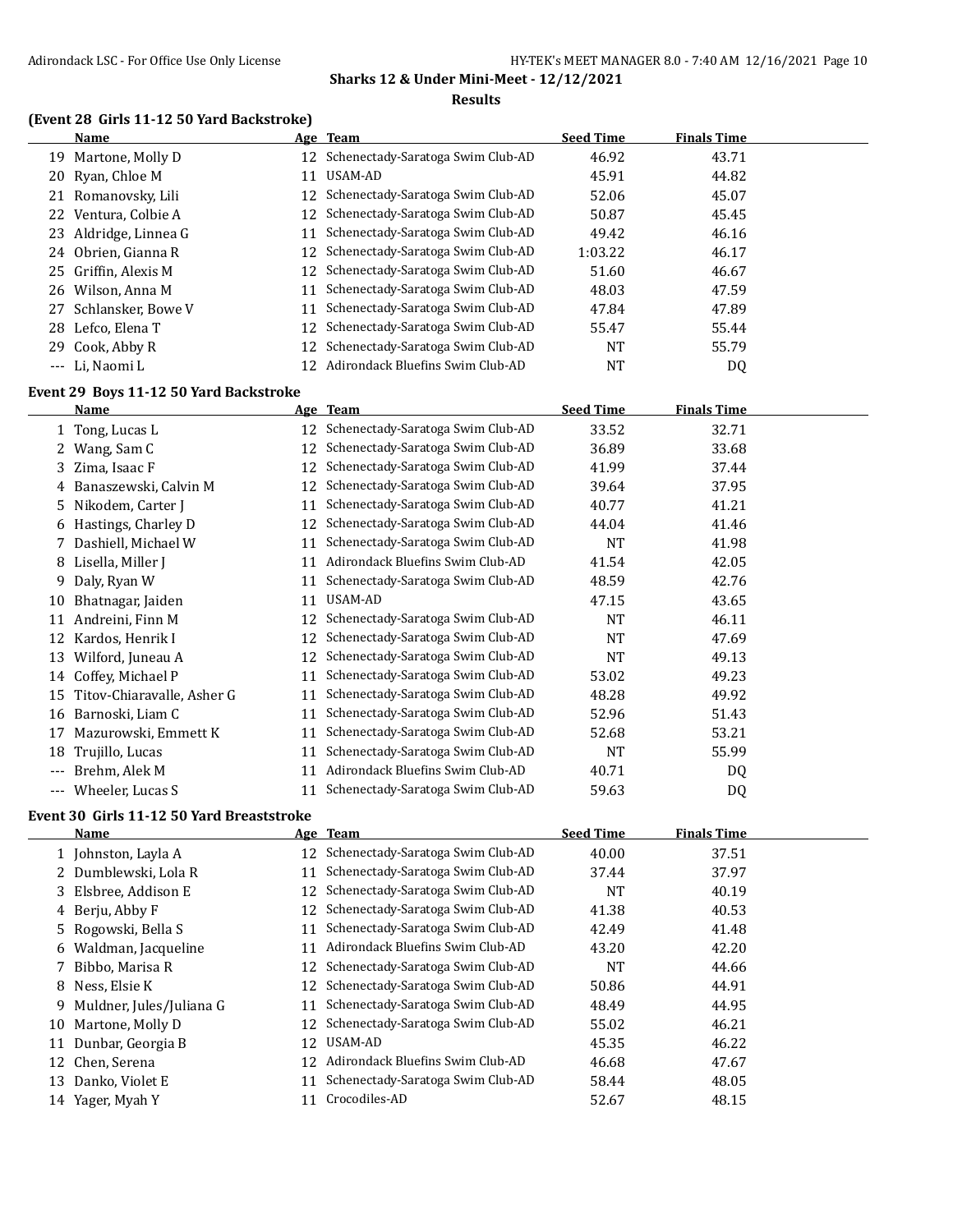#### **Results**

## **(Event 30 Girls 11-12 50 Yard Breaststroke)**

| Name                    | Age Team                             | <b>Seed Time</b> | <b>Finals Time</b> |  |
|-------------------------|--------------------------------------|------------------|--------------------|--|
| 15 Donato, Ali C        | 11 Schenectady-Saratoga Swim Club-AD | 53.52            | 48.89              |  |
| 16 Ryan, Chloe M        | 11 USAM-AD                           | 50.24            | 50.34              |  |
| 17 Gloak, Gemma M       | 11 USAM-AD                           | NT.              | 53.14              |  |
| 18 Applebaum, Aaliyah R | 11 Crocodiles-AD                     | 1:02.22          | 55.27              |  |

#### **Event 31 Boys 11-12 50 Yard Breaststroke**

| <b>Name</b>               |    | Age Team                             | <b>Seed Time</b> | <b>Finals Time</b> |
|---------------------------|----|--------------------------------------|------------------|--------------------|
| 1 Tong, Lucas L           |    | 12 Schenectady-Saratoga Swim Club-AD | 37.88            | 37.96              |
| 2 Wang, Sam C             |    | 12 Schenectady-Saratoga Swim Club-AD | 40.64            | 38.11              |
| 3 Zima, Isaac F           |    | 12 Schenectady-Saratoga Swim Club-AD | 42.46            | 43.19              |
| 4 Daly, Ryan W            |    | 11 Schenectady-Saratoga Swim Club-AD | 51.64            | 47.52              |
| 5 Nikodem, Carter J       | 11 | Schenectady-Saratoga Swim Club-AD    | 53.91            | 48.21              |
| 6 Barlow, Jake R          | 11 | Crocodiles-AD                        | 50.65            | 48.54              |
| 7 Hastings, Charley D     |    | 12 Schenectady-Saratoga Swim Club-AD | 52.72            | 49.65              |
| 8 Coffey, Michael P       |    | 11 Schenectady-Saratoga Swim Club-AD | <b>NT</b>        | 57.69              |
| --- Banaszewski, Calvin M |    | 12 Schenectady-Saratoga Swim Club-AD | NT               | DQ                 |
| --- O'Keeffe, Grant P     |    | 12 Schenectady-Saratoga Swim Club-AD | 41.14            | DQ                 |

## **Event 32 Girls 11-12 50 Yard Freestyle**

|    | <b>Name</b>              |    | Age Team                            | <b>Seed Time</b> | <b>Finals Time</b> |  |
|----|--------------------------|----|-------------------------------------|------------------|--------------------|--|
|    | 1 Fraley, Ella R         |    | 12 Adirondack Bluefins Swim Club-AD | 27.85            | 27.94              |  |
|    | 2 Blaum, Sarah T         | 11 | Schenectady-Saratoga Swim Club-AD   | 28.51            | 28.52              |  |
| 3  | Streeter, Livi E         | 12 | Schenectady-Saratoga Swim Club-AD   | 27.63            | 28.67              |  |
|    | 4 Johnston, Layla A      | 12 | Schenectady-Saratoga Swim Club-AD   | 28.96            | 29.19              |  |
| 5. | Basile, Isabella M       | 12 | Schenectady-Saratoga Swim Club-AD   | 29.81            | 29.87              |  |
| 6  | Dunbar, May R            | 12 | USAM-AD                             | 31.09            | 32.09              |  |
| 7. | Taylor, Natalie          | 11 | Schenectady-Saratoga Swim Club-AD   | 32.89            | 33.02              |  |
| 8  | Breckenridge, Lucy F     | 11 | Schenectady-Saratoga Swim Club-AD   | 33.37            | 33.04              |  |
| 9  | Ruscio, Emily A          | 11 | Schenectady-Saratoga Swim Club-AD   | 35.20            | 33.18              |  |
| 10 | Miron, Sofia L           | 12 | Adirondack Bluefins Swim Club-AD    | 32.13            | 33.35              |  |
| 11 | Chen, Serena             | 12 | Adirondack Bluefins Swim Club-AD    | 34.82            | 34.65              |  |
| 12 | Muldner, Jules/Juliana G | 11 | Schenectady-Saratoga Swim Club-AD   | 34.44            | 34.72              |  |
| 13 | Durfee, Emily G          | 11 | Schenectady-Saratoga Swim Club-AD   | 35.81            | 34.76              |  |
| 14 | Martone, Molly D         | 12 | Schenectady-Saratoga Swim Club-AD   | 37.77            | 34.79              |  |
| 15 | Puls, Kiera A            | 11 | Adirondack Bluefins Swim Club-AD    | 34.00            | 34.95              |  |
| 16 | Toomajian, Stella T      | 11 | USAM-AD                             | 39.17            | 36.47              |  |
| 17 | Ventura, Colbie A        | 12 | Schenectady-Saratoga Swim Club-AD   | 37.07            | 37.26              |  |
| 18 | Romanovsky, Lili         | 12 | Schenectady-Saratoga Swim Club-AD   | 40.05            | 37.34              |  |
| 19 | Griffin, Alexis M        | 12 | Schenectady-Saratoga Swim Club-AD   | 41.13            | 38.70              |  |
| 20 | Aldridge, Linnea G       | 11 | Schenectady-Saratoga Swim Club-AD   | 38.80            | 38.72              |  |
| 21 | Dollar, Brieanna N       | 12 | Schenectady-Saratoga Swim Club-AD   | 38.41            | 39.19              |  |
| 22 | Li, Naomi L              | 12 | Adirondack Bluefins Swim Club-AD    | <b>NT</b>        | 39.35              |  |
| 23 | Schlansker, Bowe V       | 11 | Schenectady-Saratoga Swim Club-AD   | 42.28            | 39.92              |  |
| 24 | Dansie, Stella J         | 11 | Schenectady-Saratoga Swim Club-AD   | 40.46            | 40.27              |  |
| 25 | Applebaum, Aaliyah R     | 11 | Crocodiles-AD                       | 44.58            | 43.56              |  |
| 26 | Lefco, Elena T           | 12 | Schenectady-Saratoga Swim Club-AD   | 45.95            | 45.89              |  |
| 27 | Donato, Ali C            | 11 | Schenectady-Saratoga Swim Club-AD   | 48.38            | 46.72              |  |
| 28 | Obrien, Gianna R         | 12 | Schenectady-Saratoga Swim Club-AD   | 50.54            | 46.87              |  |
| 29 | Cook, Abby R             | 12 | Schenectady-Saratoga Swim Club-AD   | <b>NT</b>        | 48.15              |  |
| 30 | Wilson, Anna M           | 11 | Schenectady-Saratoga Swim Club-AD   | 48.07            | 49.96              |  |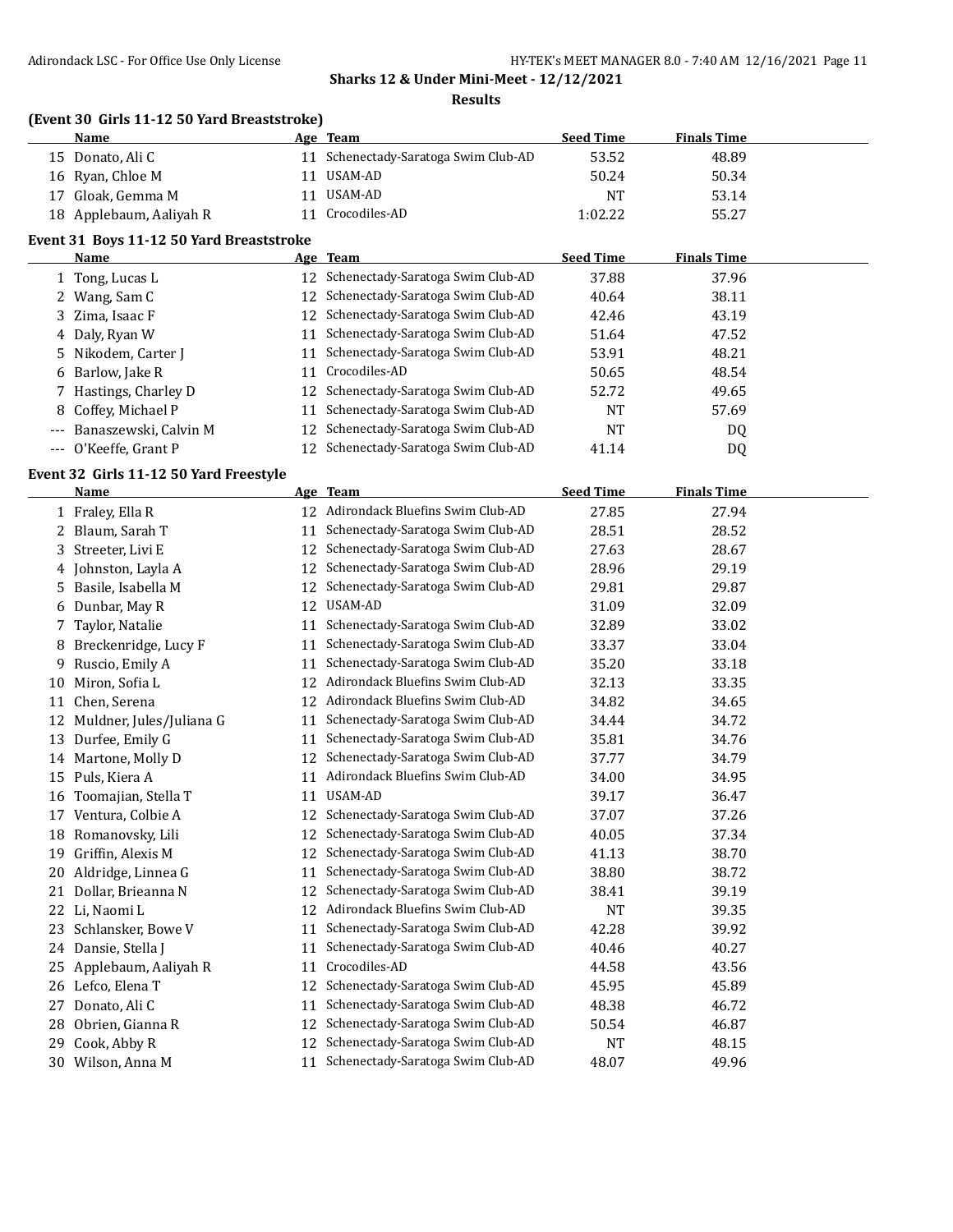## **Event 33 Boys 11-12 50 Yard Freestyle**

|       | <b>Name</b>                      |    | Age Team                             | <b>Seed Time</b> | <b>Finals Time</b> |  |
|-------|----------------------------------|----|--------------------------------------|------------------|--------------------|--|
|       | 1 Bette, AJ J                    |    | 12 Adirondack Bluefins Swim Club-AD  | 28.33            | 29.13              |  |
|       | 2 Brehm, Alek M                  |    | 11 Adirondack Bluefins Swim Club-AD  | 33.00            | 33.01              |  |
|       | 3 Lisella, Miller J              |    | 11 Adirondack Bluefins Swim Club-AD  | 32.97            | 33.80              |  |
|       | 4 Bhatnagar, Jaiden              |    | 11 USAM-AD                           | 38.64            | 36.49              |  |
|       | 5 Andreini, Finn M               |    | 12 Schenectady-Saratoga Swim Club-AD | 42.43            | 37.54              |  |
|       | 6 Dashiell, Michael W            | 11 | Schenectady-Saratoga Swim Club-AD    | <b>NT</b>        | 37.73              |  |
| 7     | Wilford, Juneau A                | 12 | Schenectady-Saratoga Swim Club-AD    | 40.08            | 39.65              |  |
| 8     | Titov-Chiaravalle, Asher G       | 11 | Schenectady-Saratoga Swim Club-AD    | 40.79            | 39.94              |  |
| 9     | Mazurowski, Emmett K             | 11 | Schenectady-Saratoga Swim Club-AD    | 42.39            | 41.50              |  |
| 10    | Coffey, Michael P                | 11 | Schenectady-Saratoga Swim Club-AD    | 47.07            | 41.98              |  |
|       | 11 Kardos, Henrik I              |    | 12 Schenectady-Saratoga Swim Club-AD | 47.62            | 42.69              |  |
| 12    | Barnoski, Liam C                 | 11 | Schenectady-Saratoga Swim Club-AD    | 47.64            | 45.92              |  |
|       | 13 Wheeler, Lucas S              | 11 | Schenectady-Saratoga Swim Club-AD    | 57.40            | 48.80              |  |
|       | 14 Trujillo, Lucas               |    | 11 Schenectady-Saratoga Swim Club-AD | <b>NT</b>        | 49.14              |  |
|       |                                  |    |                                      |                  |                    |  |
|       | Event 34 Girls 11-12 100 Yard IM |    |                                      |                  |                    |  |
|       | <u>Name</u>                      |    | Age Team                             | <b>Seed Time</b> | <b>Finals Time</b> |  |
|       | 1 Johnston, Layla A              |    | 12 Schenectady-Saratoga Swim Club-AD | 1:12.01          | 1:12.96            |  |
|       | 2 Fraley, Ella R                 |    | 12 Adirondack Bluefins Swim Club-AD  | 1:20.54          | 1:13.70            |  |
|       | 3 Blaum, Sarah T                 | 11 | Schenectady-Saratoga Swim Club-AD    | 1:12.02          | 1:13.92            |  |
|       | 4 Dumblewski, Lola R             | 11 | Schenectady-Saratoga Swim Club-AD    | 1:13.57          | 1:14.57            |  |
| 5.    | Basile, Isabella M               | 12 | Schenectady-Saratoga Swim Club-AD    | 1:13.00          | 1:14.76            |  |
|       | 6 Elsbree, Addison E             | 12 | Schenectady-Saratoga Swim Club-AD    | 1:14.64          | 1:15.39            |  |
|       | 7 Streeter, Livi E               | 12 | Schenectady-Saratoga Swim Club-AD    | 1:20.00          | 1:17.14            |  |
|       | 8 Ruscio, Emily A                | 11 | Schenectady-Saratoga Swim Club-AD    | 1:26.57          | 1:20.48            |  |
| 9     | Berju, Abby F                    | 12 | Schenectady-Saratoga Swim Club-AD    | 1:22.16          | 1:21.09            |  |
|       | 10 Rogowski, Bella S             | 11 | Schenectady-Saratoga Swim Club-AD    | 1:23.59          | 1:21.11            |  |
|       | 11 Waldman, Jacqueline           | 11 | Adirondack Bluefins Swim Club-AD     | 1:38.53          | 1:22.02            |  |
|       | 12 Dunbar, May R                 |    | 12 USAM-AD                           | 1:21.07          | 1:22.05            |  |
| 13    | Dunbar, Georgia B                |    | 12 USAM-AD                           | 1:24.47          | 1:24.36            |  |
| 14    | Taylor, Natalie                  |    | 11 Schenectady-Saratoga Swim Club-AD | 1:35.74          | 1:24.52            |  |
|       | 15 Ness, Elsie K                 |    | 12 Schenectady-Saratoga Swim Club-AD | 1:32.10          | 1:29.90            |  |
|       | 16 Muldner, Jules/Juliana G      | 11 | Schenectady-Saratoga Swim Club-AD    | 1:30.93          | 1:30.27            |  |
| 17    | Yager, Myah Y                    | 11 | Crocodiles-AD                        | 1:47.45          | 1:31.92            |  |
|       | 18 Bibbo, Marisa R               |    | 12 Schenectady-Saratoga Swim Club-AD | 1:35.90          | 1:33.88            |  |
|       | 19 Danko, Violet E               |    | 11 Schenectady-Saratoga Swim Club-AD | 1:32.58          | 1:36.09            |  |
|       | 20 Puls, Kiera A                 |    | 11 Adirondack Bluefins Swim Club-AD  | $\rm{NT}$        | 1:36.98            |  |
|       | 21 Dollar, Brieanna N            |    | 12 Schenectady-Saratoga Swim Club-AD | 1:40.49          | 1:37.06            |  |
|       | 22 Griffin, Alexis M             |    | 12 Schenectady-Saratoga Swim Club-AD | NT               | 1:39.68            |  |
|       | 23 Ventura, Colbie A             | 12 | Schenectady-Saratoga Swim Club-AD    | 1:42.38          | 1:39.88            |  |
|       | 24 Dansie, Stella J              | 11 | Schenectady-Saratoga Swim Club-AD    | 1:42.56          | 1:41.85            |  |
|       | 25 Donato, Ali C                 | 11 | Schenectady-Saratoga Swim Club-AD    | NT               | 1:56.02            |  |
| ---   | Gloak, Gemma M                   |    | 11 USAM-AD                           | 1:29.53          | DQ                 |  |
| ---   | Ryan, Chloe M                    |    | 11 USAM-AD                           | 1:39.53          | DQ                 |  |
| $---$ | Durfee, Emily G                  |    | 11 Schenectady-Saratoga Swim Club-AD | 1:36.62          | DQ                 |  |
| ---   | Toomajian, Stella T              |    | 11 USAM-AD                           | NT               | DQ                 |  |
| ---   | Babcock, Jayne C                 |    | 12 USAM-AD                           | 1:54.64          | DQ                 |  |
|       | --- Aldridge, Linnea G           |    | 11 Schenectady-Saratoga Swim Club-AD | 1:39.85          | DQ                 |  |
|       |                                  |    |                                      |                  |                    |  |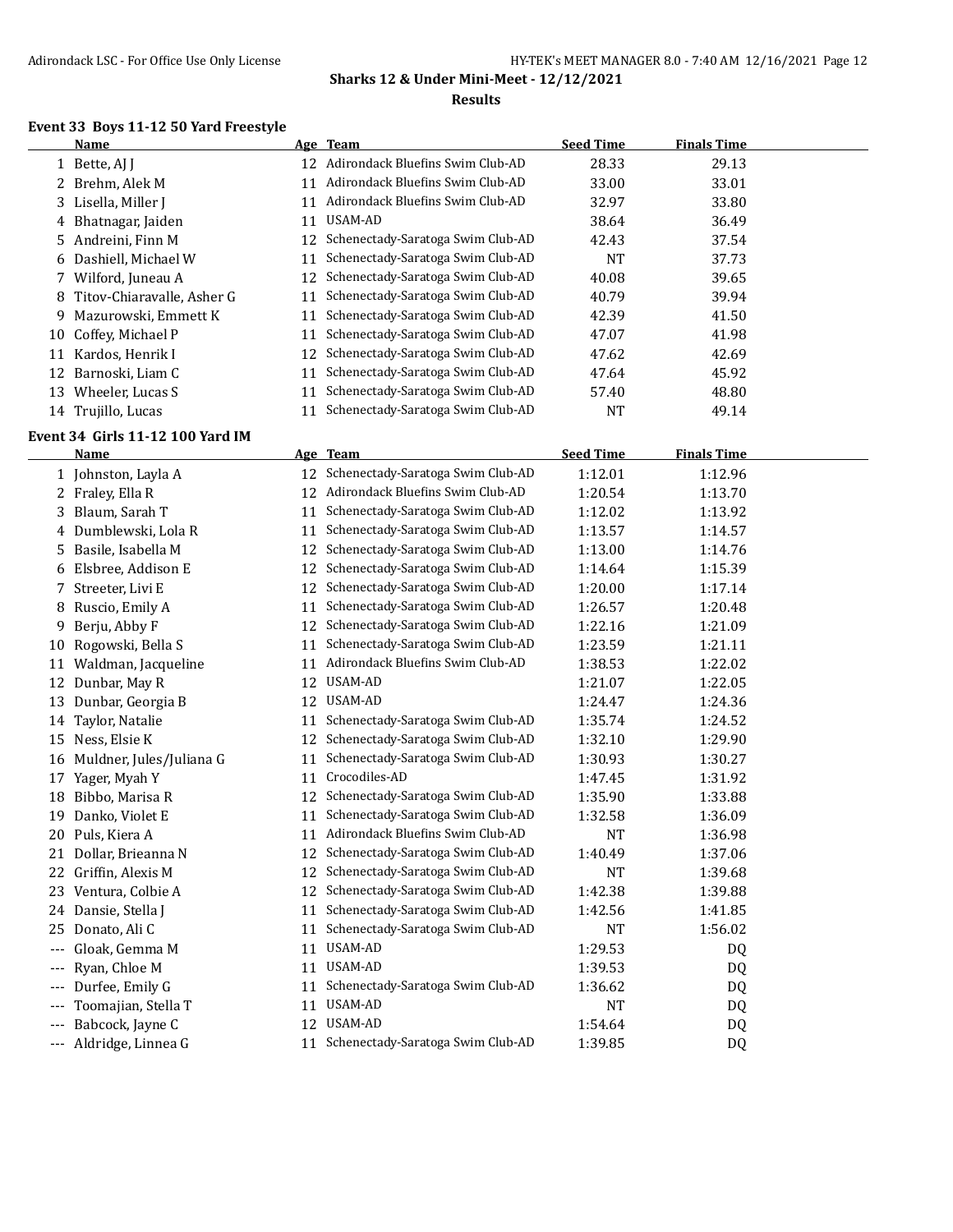## **Event 35 Boys 11-12 100 Yard IM**

 $\overline{a}$ 

| Name                  |                                                                                                                                   |                                   | <b>Seed Time</b> | <b>Finals Time</b> |  |
|-----------------------|-----------------------------------------------------------------------------------------------------------------------------------|-----------------------------------|------------------|--------------------|--|
|                       | 12                                                                                                                                | Schenectady-Saratoga Swim Club-AD | 1:04.81          | 1:06.74            |  |
|                       | 12                                                                                                                                | Schenectady-Saratoga Swim Club-AD | 1:15.15          | 1:11.06            |  |
| Bette, AJ J           | 12                                                                                                                                | Adirondack Bluefins Swim Club-AD  | 1:15.54          | 1:16.83            |  |
| Wang, Sam C           | 12                                                                                                                                | Schenectady-Saratoga Swim Club-AD | 1:19.22          | 1:17.79            |  |
| Zima, Isaac F         | 12                                                                                                                                | Schenectady-Saratoga Swim Club-AD | 1:28.33          | 1:22.96            |  |
| Banaszewski, Calvin M | 12                                                                                                                                | Schenectady-Saratoga Swim Club-AD | NT               | 1:26.27            |  |
| Lisella, Miller J     | 11                                                                                                                                | Adirondack Bluefins Swim Club-AD  | 1:23.14          | 1:26.40            |  |
| Nikodem, Carter J     | 11                                                                                                                                | Schenectady-Saratoga Swim Club-AD | 1:31.19          | 1:26.49            |  |
| Barlow, Jake R        | 11                                                                                                                                | Crocodiles-AD                     | 1:39.09          | 1:31.28            |  |
| Daly, Ryan W          | 11                                                                                                                                | Schenectady-Saratoga Swim Club-AD | NT               | 1:32.76            |  |
| Hastings, Charley D   | 12                                                                                                                                | Schenectady-Saratoga Swim Club-AD | 1:33.53          | 1:34.02            |  |
| Dashiell, Michael W   | 11                                                                                                                                | Schenectady-Saratoga Swim Club-AD | NT               | 1:38.81            |  |
| Wilford, Juneau A     | 12                                                                                                                                | Schenectady-Saratoga Swim Club-AD | <b>NT</b>        | 1:42.32            |  |
|                       | 11                                                                                                                                | Schenectady-Saratoga Swim Club-AD | 1:55.57          | 1:52.61            |  |
| Wheeler, Lucas S      | 11                                                                                                                                | Schenectady-Saratoga Swim Club-AD | NT               | 2:02.96            |  |
| Bhatnagar, Jaiden     | 11                                                                                                                                | USAM-AD                           | NT               | DQ                 |  |
| Kardos, Henrik I      | 12                                                                                                                                | Schenectady-Saratoga Swim Club-AD | 1:50.52          | DQ                 |  |
| Mazurowski, Emmett K  | 11                                                                                                                                | Schenectady-Saratoga Swim Club-AD | NT               | DQ                 |  |
| 9<br>$---$<br>---     | 1 O'Keeffe, Grant P<br>2 Tong, Lucas L<br>3<br>4<br>5<br>6<br>8<br>10<br>12<br>13<br>14 Titov-Chiaravalle, Asher G<br>15<br>$---$ |                                   | Age Team         |                    |  |

## **Event 36 Mixed 11-12 200 Yard Medley Relay**

|                     | <b>Team</b>                        | Relay                           | <b>Seed Time</b>             | <b>Finals Time</b>        |
|---------------------|------------------------------------|---------------------------------|------------------------------|---------------------------|
|                     | 1 Schenectady-Saratoga Swim Club   | A                               | <b>NT</b>                    | 2:10.81                   |
|                     | 1) O'Keeffe, Grant P M12           | 2) Blaum, Sarah T W11           | 3) Elsbree, Addison E W12    | 4) Tong, Lucas L M12      |
|                     | 2 Schenectady-Saratoga Swim Club   | B                               | <b>NT</b>                    | 2:16.53                   |
|                     | 1) Wang, Sam C M12                 | 2) Dumblewski, Lola R W11       | 3) Johnston, Layla A W12     | 4) Zima, Isaac F M12      |
|                     | 3 Adirondack Bluefins Swim Club-/  | A                               | 2:25.43                      | 2:24.98                   |
|                     | 1) Brehm, Alek M M11               | 2) Waldman, Jacqueline W11      | 3) Fraley, Ella R W12        | 4) Bette, AJ J M12        |
|                     | 4 Schenectady-Saratoga Swim Club   | C                               | <b>NT</b>                    | 2:27.74                   |
|                     | 1) Breckenridge, Lucy F W11        | 2) Rogowski, Bella S W11        | 3) Banaszewski, Calvin M M12 | 4) Nikodem, Carter J M11  |
|                     | 5 Schenectady-Saratoga Swim Club   | D                               | <b>NT</b>                    | 2:34.69                   |
|                     | 1) Hastings, Charley D M12         | 2) Daly, Ryan W M11             | 3) Berju, Abby F W12         | 4) Basile, Isabella M W12 |
|                     | 6 USAM-AD                          | A                               | 2:20.44                      | 2:36.63                   |
|                     | 1) Gloak, Gemma M W11              | 2) Ryan, Chloe M W11            | 3) Dunbar, May R W12         | 4) Dunbar, Georgia B W12  |
|                     | 7 Adirondack Bluefins Swim Club-/  | B                               | <b>NT</b>                    | 2:39.77                   |
|                     | 1) Puls, Kiera A W11               | 2) Chen, Serena W12             | 3) Miron, Sofia L W12        | 4) Lisella, Miller J M11  |
|                     | 8 Schenectady-Saratoga Swim Club   | F                               | <b>NT</b>                    | 2:54.52                   |
|                     | 1) Mazurowski, Emmett K M11        | 2) Martone, Molly D W12         | 3) Ruscio, Emily A W11       | 4) Andreini, Finn M M12   |
|                     | 9 Schenectady-Saratoga Swim Club   |                                 | <b>NT</b>                    | 2:59.87                   |
|                     | 1) Titov-Chiaravalle, Asher G M11  | 2) Muldner, Jules/Juliana G W11 | 3) Taylor, Natalie W11       | 4) Wilford, Juneau A M12  |
|                     | 10 Schenectady-Saratoga Swim Club  | H                               | <b>NT</b>                    | 3:07.53                   |
|                     | 1) Barnoski, Liam C M11            | 2) Kardos, Henrik I M12         | 3) Durfee, Emily G W11       | 4) Streeter, Livi E W12   |
|                     | 11 Schenectady-Saratoga Swim Club  | K                               | <b>NT</b>                    | 3:31.34                   |
|                     | 1) Trujillo, Lucas M11             | 2) Bibbo, Marisa R W12          | 3) Wilson, Anna M W11        | 4) Griffin, Alexis M W12  |
|                     | --- Schenectady-Saratoga Swim Club |                                 | <b>NT</b>                    | D <sub>0</sub>            |
|                     | 1) Cook, Abby R W12                | 2) Danko, Violet E W11          | 3) Dashiell, Michael W M11   | 4) Obrien, Gianna R W12   |
| $\qquad \qquad - -$ | Schenectady-Saratoga Swim Club     | G                               | <b>NT</b>                    | D <sub>0</sub>            |
|                     | 1) Wheeler, Lucas S M11            | 2) Ness, Elsie KW12             | 3) Dollar, Brieanna N W12    | 4) Coffey, Michael P M11  |
| ---                 | Schenectady-Saratoga Swim Club     |                                 | <b>NT</b>                    | D <sub>0</sub>            |
|                     | 1) Aldridge, Linnea G W11          | 2) Donato, Ali C W11            | 3) Schlansker, Bowe V W11    | 4) Lefco, Elena T W12     |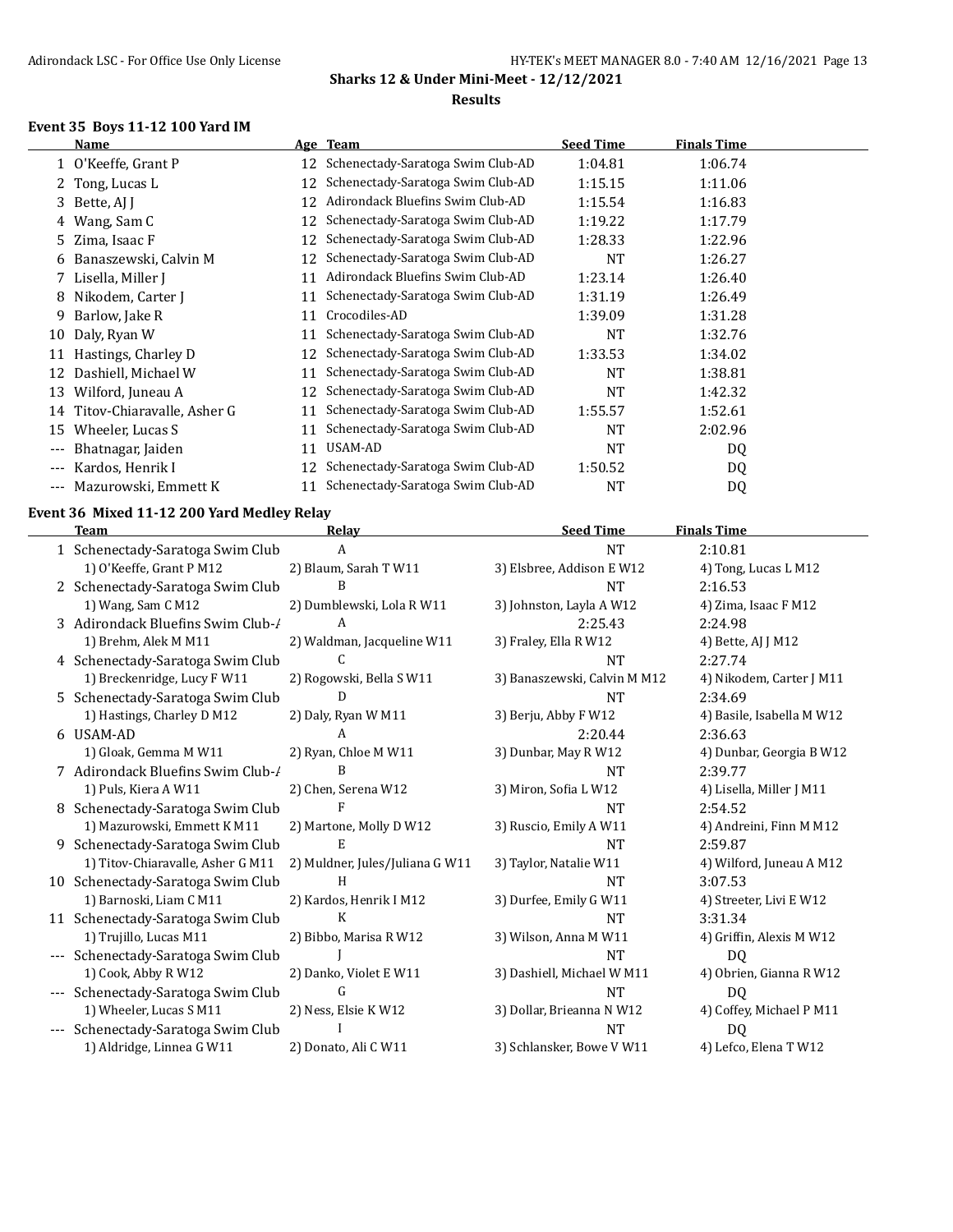#### **Results**

| Name                                             |    | Age Team                             | <b>Seed Time</b> | <b>Finals Time</b> |  |
|--------------------------------------------------|----|--------------------------------------|------------------|--------------------|--|
| - Time Trial                                     |    |                                      |                  |                    |  |
| 1 Watson, Avery K                                |    | 14 Schenectady-Saratoga Swim Club-AD | <b>NT</b>        | 28.83              |  |
| 2 Muldner, Marina A                              |    | 13 Schenectady-Saratoga Swim Club-AD | <b>NT</b>        | 29.17              |  |
| 3 Zenner, Jacklyn M                              |    | 14 Schenectady-Saratoga Swim Club-AD | NT               | 29.32              |  |
| 4 Splendido, Lily K                              |    | 14 Schenectady-Saratoga Swim Club-AD | NT               | 29.76              |  |
| 5 Krein, Ava M                                   | 15 | Schenectady-Saratoga Swim Club-AD    | <b>NT</b>        | 29.79              |  |
| Delguercio, Madelyn R<br>6                       | 13 | Unattached-AD                        | <b>NT</b>        | 30.95              |  |
| 7 Horsch, Jacqueline A                           | 14 | Schenectady-Saratoga Swim Club-AD    | NT               | 31.69              |  |
|                                                  |    |                                      |                  |                    |  |
| Event 102 Men 50 Yard Freestyle Time Trial       |    |                                      |                  |                    |  |
| Name                                             |    | Age Team                             | <b>Seed Time</b> | <b>Finals Time</b> |  |
| - Time Trial                                     |    |                                      |                  |                    |  |
| 1 Epperson, Xhayne D                             |    | 13 Schenectady-Saratoga Swim Club-AD | <b>NT</b>        | 26.11              |  |
| 2 Knapick, Anthony P                             | 17 | Schenectady-Saratoga Swim Club-AD    | <b>NT</b>        | 26.27              |  |
| 3 Orcutt, Andrew T                               |    | 14 USAM-AD                           | NT               | 26.65              |  |
| Event 103 Women 100 Yard Butterfly Time Trial    |    |                                      |                  |                    |  |
| Name                                             |    | Age Team                             | <b>Seed Time</b> | <b>Finals Time</b> |  |
| - Time Trial                                     |    |                                      |                  |                    |  |
| 1 Sellnow, Emma M                                |    | 14 Schenectady-Saratoga Swim Club-AD | <b>NT</b>        | 1:06.61            |  |
| 2 Muldner, Marina A                              |    | 13 Schenectady-Saratoga Swim Club-AD | <b>NT</b>        | 1:09.89            |  |
|                                                  |    | 14 Schenectady-Saratoga Swim Club-AD |                  |                    |  |
| 3 Zenner, Jacklyn M                              |    |                                      | NT               | 1:10.79            |  |
| 4 Watson, Avery K                                |    | 14 Schenectady-Saratoga Swim Club-AD | <b>NT</b>        | 1:12.24            |  |
| Kreig, Hannah M<br>5.                            | 16 | Schenectady-Saratoga Swim Club-AD    | NT               | 1:17.72            |  |
| 6 Krein, Alanna R                                |    | 15 Schenectady-Saratoga Swim Club-AD | <b>NT</b>        | 1:20.04            |  |
| Event 103 Men 100 Yard Butterfly Time Trial      |    |                                      |                  |                    |  |
| Name                                             |    | Age Team                             | <b>Seed Time</b> | <b>Finals Time</b> |  |
| - Time Trial                                     |    |                                      |                  |                    |  |
| 1 Epperson, Xhayne D                             |    | 13 Schenectady-Saratoga Swim Club-AD | <b>NT</b>        | 1:06.26            |  |
| Event 104 Women 100 Yard Backstroke Time Trial   |    |                                      |                  |                    |  |
| Name                                             |    | Age Team                             | <b>Seed Time</b> | <b>Finals Time</b> |  |
| - Time Trial                                     |    |                                      |                  |                    |  |
| 1 Krein, Ava M                                   |    | 15 Schenectady-Saratoga Swim Club-AD | <b>NT</b>        | 1:12.79            |  |
|                                                  |    | Schenectady-Saratoga Swim Club-AD    |                  |                    |  |
| 2 Splendido, Lily K                              | 14 |                                      | NT               | 1:13.92            |  |
| 3 Delguercio, Madelyn R                          | 13 | Unattached-AD                        | NT               | 1:14.45            |  |
| 4 Krein, Alanna R                                |    | 15 Schenectady-Saratoga Swim Club-AD | <b>NT</b>        | 1:16.34            |  |
| Event 104 Men 100 Yard Backstroke Time Trial     |    |                                      |                  |                    |  |
| <b>Name</b>                                      |    | Age Team                             | <b>Seed Time</b> | <b>Finals Time</b> |  |
| - Time Trial                                     |    |                                      |                  |                    |  |
| 1 O'Leary, Anthony Y                             |    | 14 Schenectady-Saratoga Swim Club-AD | <b>NT</b>        | 1:06.45            |  |
| 2 Orcutt, Andrew T                               |    | 14 USAM-AD                           | <b>NT</b>        | 1:07.32            |  |
| 3 Knapick, Anthony P                             |    | 17 Schenectady-Saratoga Swim Club-AD | <b>NT</b>        | 1:16.47            |  |
|                                                  |    |                                      |                  |                    |  |
| Event 105 Women 100 Yard Breaststroke Time Trial |    |                                      |                  |                    |  |
| Name                                             |    | Age Team                             | <b>Seed Time</b> | <b>Finals Time</b> |  |
| - Time Trial                                     |    |                                      |                  |                    |  |
| 1 Sellnow, Emma M                                |    | 14 Schenectady-Saratoga Swim Club-AD | <b>NT</b>        | 1:17.57            |  |
| 2 Splendido, Lily K                              |    | 14 Schenectady-Saratoga Swim Club-AD | NT               | 1:25.08            |  |
| 3 Watson, Avery K                                |    | 14 Schenectady-Saratoga Swim Club-AD | NT               | 1:28.05            |  |
| 4 Muldner, Marina A                              |    | 13 Schenectady-Saratoga Swim Club-AD | <b>NT</b>        | 1:28.26            |  |